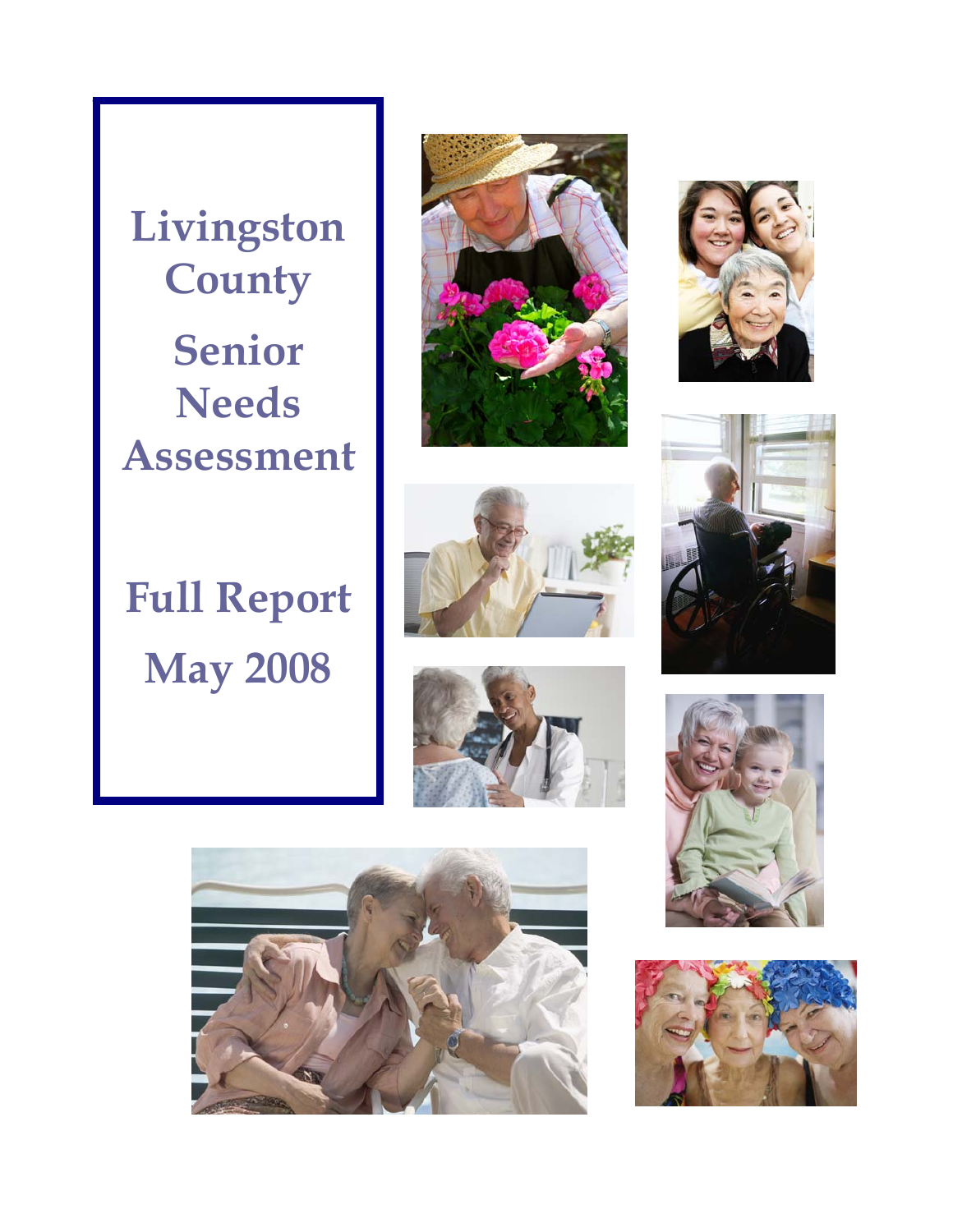# **Table of Contents**

|                                                                                                                            | $3 - 7$   |
|----------------------------------------------------------------------------------------------------------------------------|-----------|
| Why Now?<br>The Senior Needs Assessment Project<br>Recommendations<br><b>Next Steps</b>                                    |           |
|                                                                                                                            |           |
|                                                                                                                            | 9         |
|                                                                                                                            | $9-10$    |
|                                                                                                                            | $10 - 11$ |
| Housing                                                                                                                    | $11 - 12$ |
|                                                                                                                            | $12 - 13$ |
|                                                                                                                            | $13 - 14$ |
|                                                                                                                            | 14        |
| <b>Active Aging</b><br>Aging In Place<br><b>Community Engaging Seniors</b><br><b>Community Infrastructure and Supports</b> | $14 - 18$ |
|                                                                                                                            | 18        |
|                                                                                                                            | 18-19     |
|                                                                                                                            | $20 - 22$ |
|                                                                                                                            | $23 - 24$ |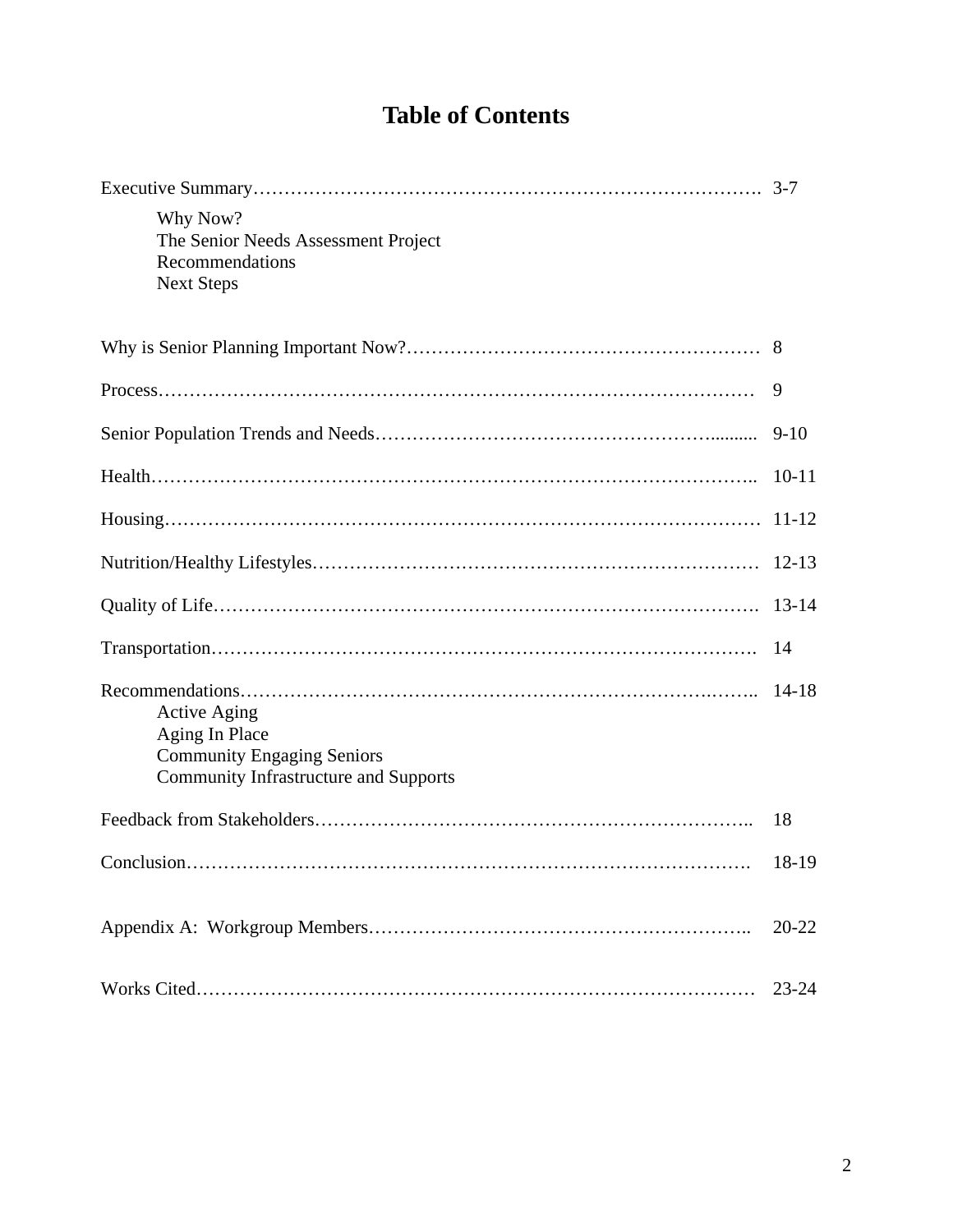# <span id="page-2-1"></span>**Executive Summary Why Now?**

<span id="page-2-0"></span>Livingston County's senior population (60 and older) is expected to increase 216% by 2030 and seniors  $75-84$  years old are expected to increase  $292\%$  by  $2030$ .<sup>[1](#page-2-0)</sup> Not only is the senior population increasing, this segment of the community is growing faster than any other age group.<sup>[2](#page-2-1)</sup> This significant increase provides both great opportunities for our community, as well as additional challenges for businesses and our system of services and supports for seniors and their families.

Concerns about seniors and soon to be seniors came to the forefront with the release of the 2004 Behavioral Risk Factor Survey and additional examination of population trends. Survey results showed that many seniors and those 55-64 had serious health risks that could lead to limitations in quality of life and possible admission to long term care facilities. In addition to the Behavioral Risk Factor Survey, a Livingston County United Way survey indicated that senior issues were one of the top priorities for local residents.

It is not surprising that senior issues are on the forefront of the community's thoughts. In a 2003 AARP study, 85% of people 45 and older wished to stay in their own home for as long as possible.<sup>[3](#page-2-1)</sup> Seniors are a growing powerhouse in both financial and knowledge assets. Yet, recent studies are showing major risk factors that affect both current seniors and people in their 50's and early 60's can have a substantial impact on retirement wealth. Seventy-five percent of people 51-61 are expected to face a major life shock over the decade, from job layoff or limitation, major illness, loss of a partner, or major illness of a parent or in-law. $4$ 

 If Livingston County residents stay healthy and stable for as long as possible, they increase the likelihood of maintaining a high quality of life and bring an incredible richness to the community fabric. The Senior Needs Assessment report should be viewed as an important tool for future planning and to assist the county in efforts towards becoming known as a senior friendly community.

## **The Senior Needs Assessment Project**

The Senior Needs Assessment project was launched in August of 2006, after the Livingston County Human Services Collaborative Body endorsed the project and charged a workgroup to complete a thorough needs assessment of senior strengths and needs currently and in the future. Funds to support the project were received from the Community Foundation of Southeast Michigan, the Livingston County United Way, the Consortium on Aging, and in kind support from the Livingston County Department of Public Health. The process was completed in one year and identified assets and deficits in current senior services and best practices in senior services and elder friendly communities.

The information collected was used to develop recommendations that will guide strategies over the next decade to meet the needs of the changing senior population. The recommendations also reflect local data, National and State trends, best practice information, and local community feedback. Committee members represented 17 different non-profit organizations and agencies that serve seniors, senior centers, senior businesses, and Livingston County seniors. Workgroups were organized around five key areas: Health, Housing, Nutrition/Healthy Lifestyle, Quality of Life, and Transportation.

#### **Recommendations**

Four major themes emerged from the recommendations of the senior needs assessment study that help frame the planning and implementation in future years. Specific recommendations for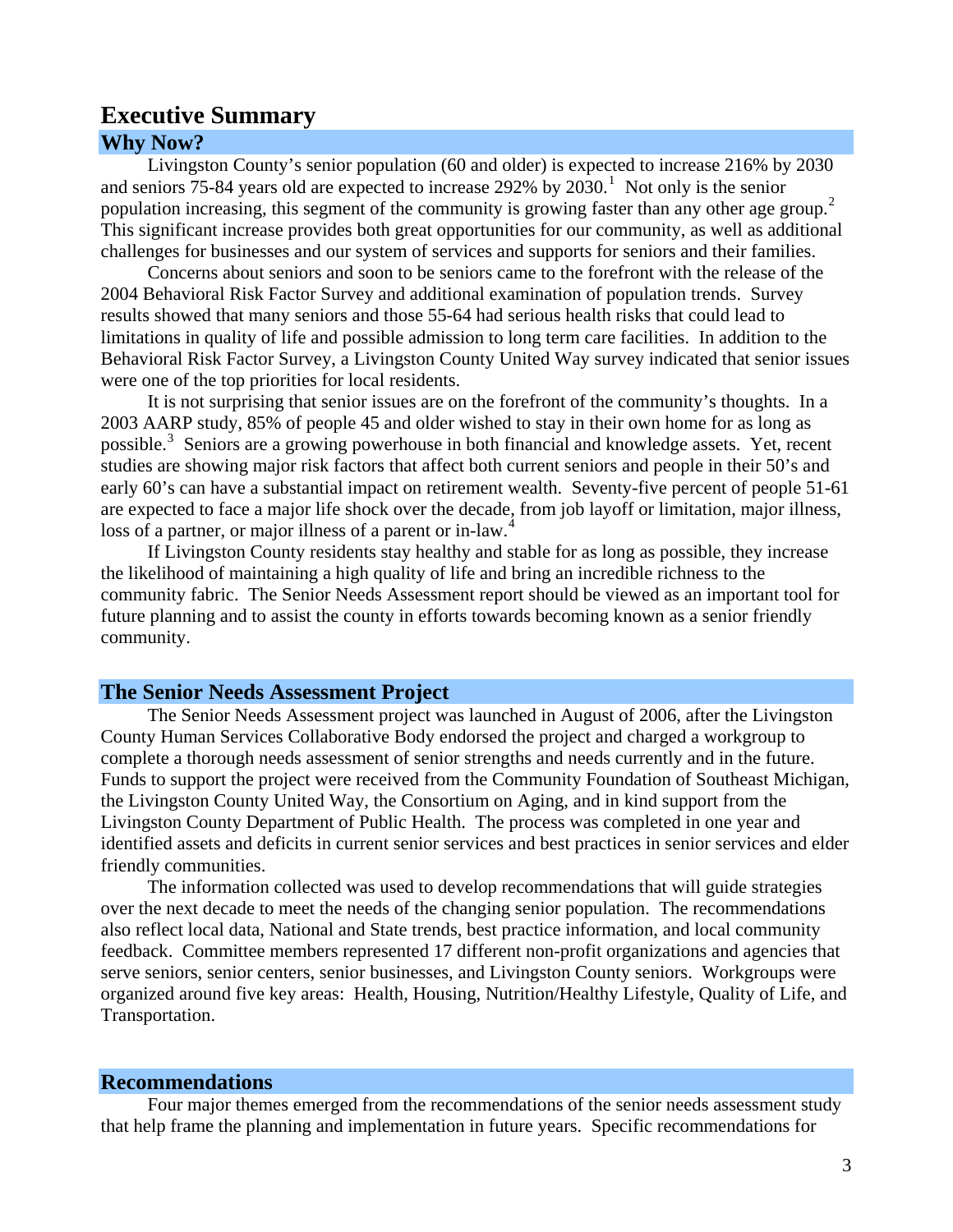<span id="page-3-0"></span>each of the five study areas (Health, Housing, Nutrition/Healthy Lifestyle, Quality of Life, and Transportation) are listed below within four theme areas.

# Active Aging

The concept of active aging includes healthy aging of the body and mind. Poor health has been linked with a decrease in independence, and increasing isolation among the senior population. Active aging also refers to seniors physically active and disease free for as long as possible and effectively managing chronic disease. Currently, 72% of people 65 and older report having been told they have high cholesterol and [5](#page-2-1)8% report having been told they have hypertension.<sup>5</sup> Healthy lifestyles have been linked with reductions in chronic disease, unnecessary hospitalizations, and delays in the onset of dementia and Alzheimer's.<sup>[6](#page-2-1)</sup>

# *Recommendations*

- 1. Develop a geriatric assessment model in Livingston County through partnership with St. Joseph Mercy Health System. Increase number of physicians specializing in geriatrics that practice in the county.
- 2. Encourage the use of existing wellness activities and the creation of additional activities based on programs and practices recommended by the National Council on Aging, other research based models, and local senior input.
- 3. Provide education and training opportunities and promote the use of technology for seniors focusing on prevention including chronic disease self management models, physical activity, good nutrition, safe driving, medication management, and self advocacy.

# Aging in Place

The vast majority of seniors prefer to stay in their home of choice for as long as possible. Home-based care may be less costly than nursing home or assisted living facilities, but there may be many barriers to people living safely in their own home.

Two barriers to aging in place are housing and transportation costs. According to most recent assessments based on income levels, over 4,000 Livingston County seniors 65 and older would need rental assistance to afford and apartment at fair market rent rates.<sup>[7](#page-2-1)</sup> In a recent Livingston County transportation survey, over 12% of respondents said they had difficulty getting their transportation needs met.<sup>[8](#page-2-1)</sup>

Health complications may also make it difficult for seniors to maintain stability in their own homes. In 2000, falls for seniors 65 and older accounted for 1.8 million emergency room visits nationwide, and cost roughly \$16.4 billion.<sup>[9](#page-2-1)</sup> Not only are falls costly, but they also limit a senior's mobility and independence. A strong system of support is necessary to enable seniors to be safe in their homes.

- 1. Ensure all seniors have access to safe, affordable housing through the following efforts:
	- a. Increase access to Housing Choice Voucher program for seniors
	- b. Advocate for senior friendly ordinances in local townships
- 2. Increase capacity and access to in-home supports in the county including, but not limited to home chore and maintenance assistance, respite, home health care, case management, medication management, home delivery of prescriptions, food, and supplies, and medical equipment lending.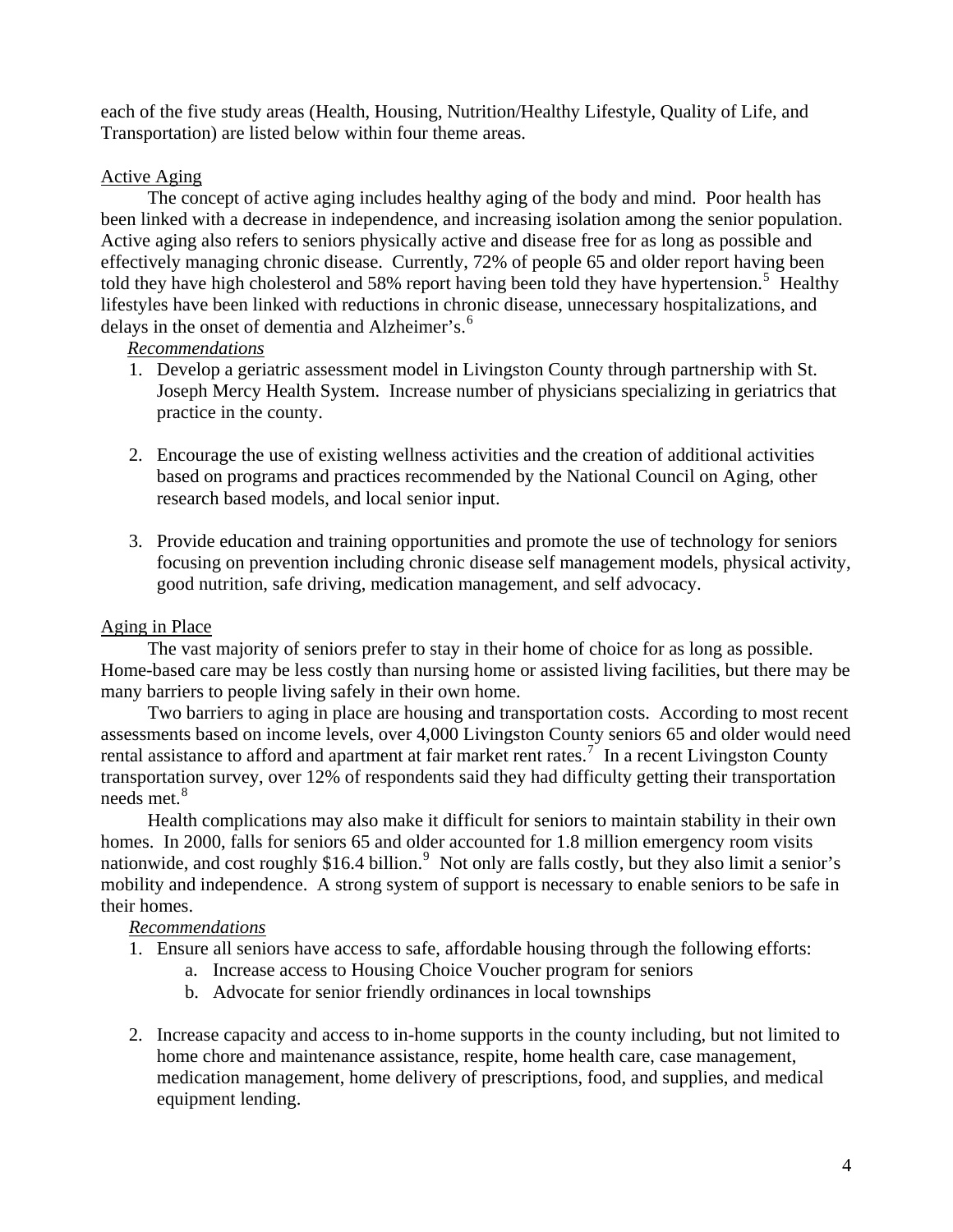- 3. Increase availability and use of home modification by:
	- a. Promoting the use of Aging in Place specialists
	- b. Developing a secure stream of funding and low interest loans for home modifications
	- c. Publicizing availability of home modification supports through 211
	- d. Creating incentives to increase the use of universal design (barrier free) in new construction
- 4. Develop fall prevention education and information to seniors and their caregivers and work with local facilities to better track injuries related to falls in the community.

# Community Engaging Seniors

Community engaging seniors includes outreach to seniors who are homebound and socially isolated, or seniors who have other unique needs and offering inclusive and interactive enrichment opportunities. Seniors who are isolated or reliant on others for their care are more at risk for abuse, neglect, and exploitation.<sup>[10](#page-2-1)</sup> Developing and coordinating a system of volunteers who can provide outreach, education, transportation, and support to seniors and their caregivers are essential to a complete senior system.

Engagement also recognizes that seniors are an important asset to our community and that enrichment opportunities must be inclusive and welcoming. Workforce projections estimate that as the boomers age, they will be more likely to stay in the workforce longer, but may scale back their hours and responsibility.<sup>[11](#page-2-1)</sup> Volunteerism estimates also indicate a large increase in the number of seniors seeking meaningful volunteer opportunities in their community.<sup>[12](#page-2-1)</sup>

# *Recommendations*

- 1. Increase use of volunteers to assist seniors in the community. Work with the Livingston County United Way to strengthen existing work on development of a local Volunteer Center to ensure pool of volunteers are secured to assist with senior needs including transportation, home chores and maintenance, and grocery and prescription deliveries. Explore the Yale model that pairs volunteers with hospitalized seniors.
- 2. Encourage education and employment within the senior population by:
	- a. Supporting the development and use of technology at key access points in the county such as senior centers and libraries to connect seniors with information and opportunities
	- b. Supporting sustainability and expansion of adult community education in the county
	- c. Engaging employment and economic development groups in discussions about workforce needs of seniors
	- d. Securing funds for workforce re-training
- 3. Increase outreach to home bound seniors to assess needs, connect with services, and prevent elder abuse/neglect and exploitation. Train current in-home providers and volunteers to utilize the same assessment and information and referral process.

## Community Infrastructure and Supports

 Community infrastructure includes access to information and service delivery systems delivered in a multitude of ways. Use of technology to ensure up-to-date, accurate information on senior related issues is essential to ensure efficient and timely information to seniors and their caregivers. Senior Centers are another critical component of the information and service delivery systems. Senior Centers across the country have been the operating place for innovative wellness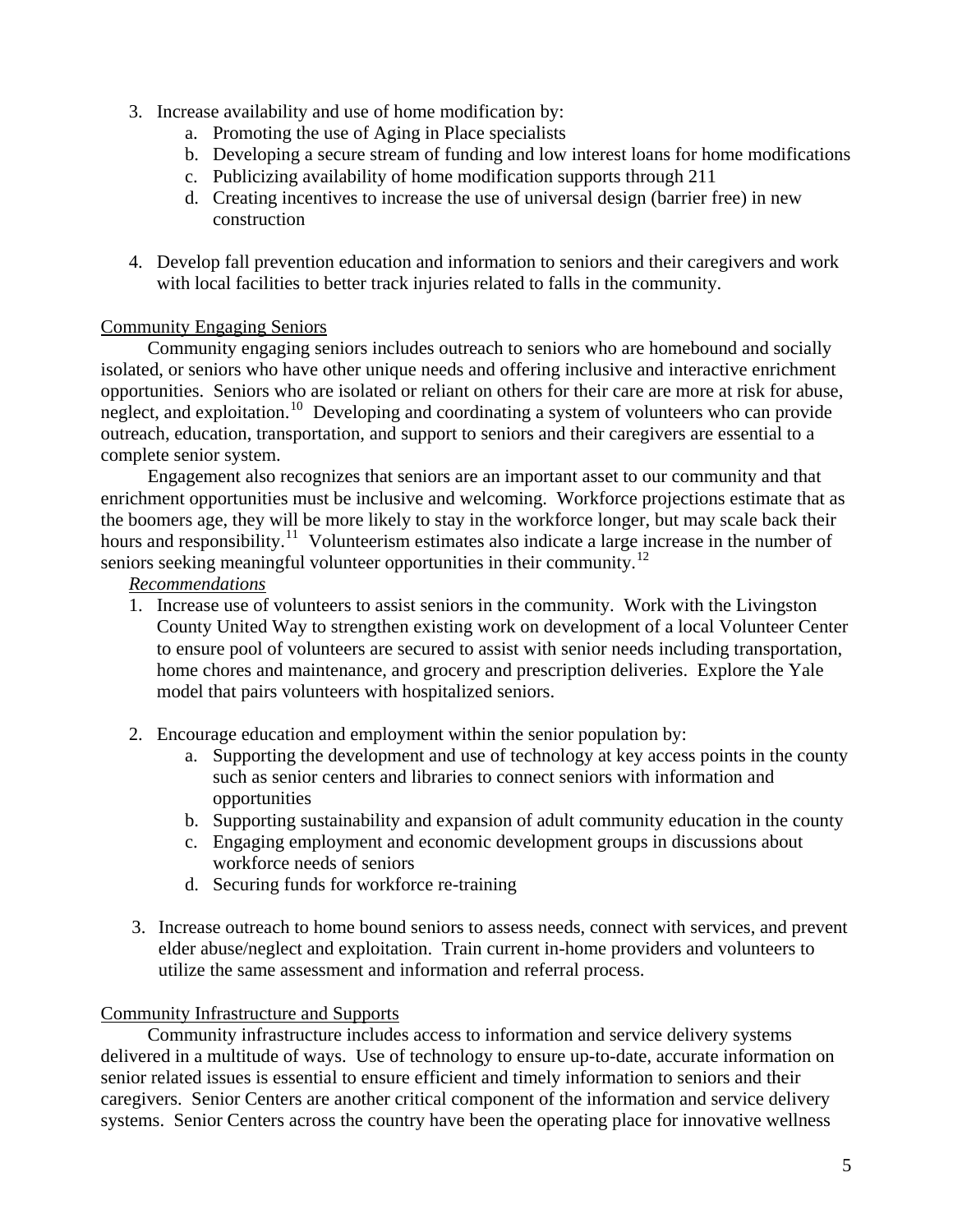programs, education, and social connections.<sup>[13](#page-2-1)</sup> Currently, senior centers in Livingston County are limited by their size, hours of operation, and funding.<sup>[14](#page-2-1)</sup>

 Another important concern is access to supportive services which assist frail older adults maintain independent living with dignity. Many seniors cannot afford to purchase needed in-home services at private market rates, and low cost services such as home delivered meals, in-home care, and household chores have significant wait lists.

 A primary recommendation from the Senior Needs focus group was the coordination of information and resources that exist within the community, including marketing, distribution of information, and the centralization of data. Seniors and their families complain about how complicated and difficult it can be to find information when it is needed most. A coordinated information system, utilizing existing avenues is essential to creating tangible community changes for seniors.

- 1. Develop and publicize a centralized resource for accessing information of interest to seniors including housing, transportation, health care, in-home supports, employment, and wellness and recreational activities. Ensure information is accessible to seniors through 211, printed materials, and/or in key locations in the community such as senior centers and libraries. Ensure specialized information on health care, disease management, and other health issues is available to seniors through physicians, health care systems, and at key places in the county.
- 2. Develop a community infrastructure which supports senior needs for mobility, health care, food, and social interaction and wellness activities.
	- a. Senior Centers Strengthen and expand senior centers in the county to be a central location for accessing wellness and education services, recreation activities, health care information and services, and information and referral for services and supports.
	- b. Transportation Develop a comprehensive public and private transportation system based on the Michigan Senior Mobility Plan and recommendations from The Corradino Group that includes 24/7 services, fixed routes, reflective lines, larger letters on street signs, and development of accessible pedestrian sidewalks and crossings to ensure a walkable community.
	- c. Health Care Encourage the centralization and coordination of health care services in the county by locating several health care services in one place or in key locations where seniors gather and live. Coordinate transportation and medical appointments to assist with accessing services.
	- d. Food Increase capacity and outreach of existing food system including:
		- i. working with local grocers to provide grocery deliver and online or phone shopping lists
		- ii. providing magnifying glasses in stores and ensuring signs are easily read by seniors
		- iii. advocating for changes in label colors and readability
		- iv. partnering with local farmers markets to develop a Senior Project Fresh Project in Livingston County.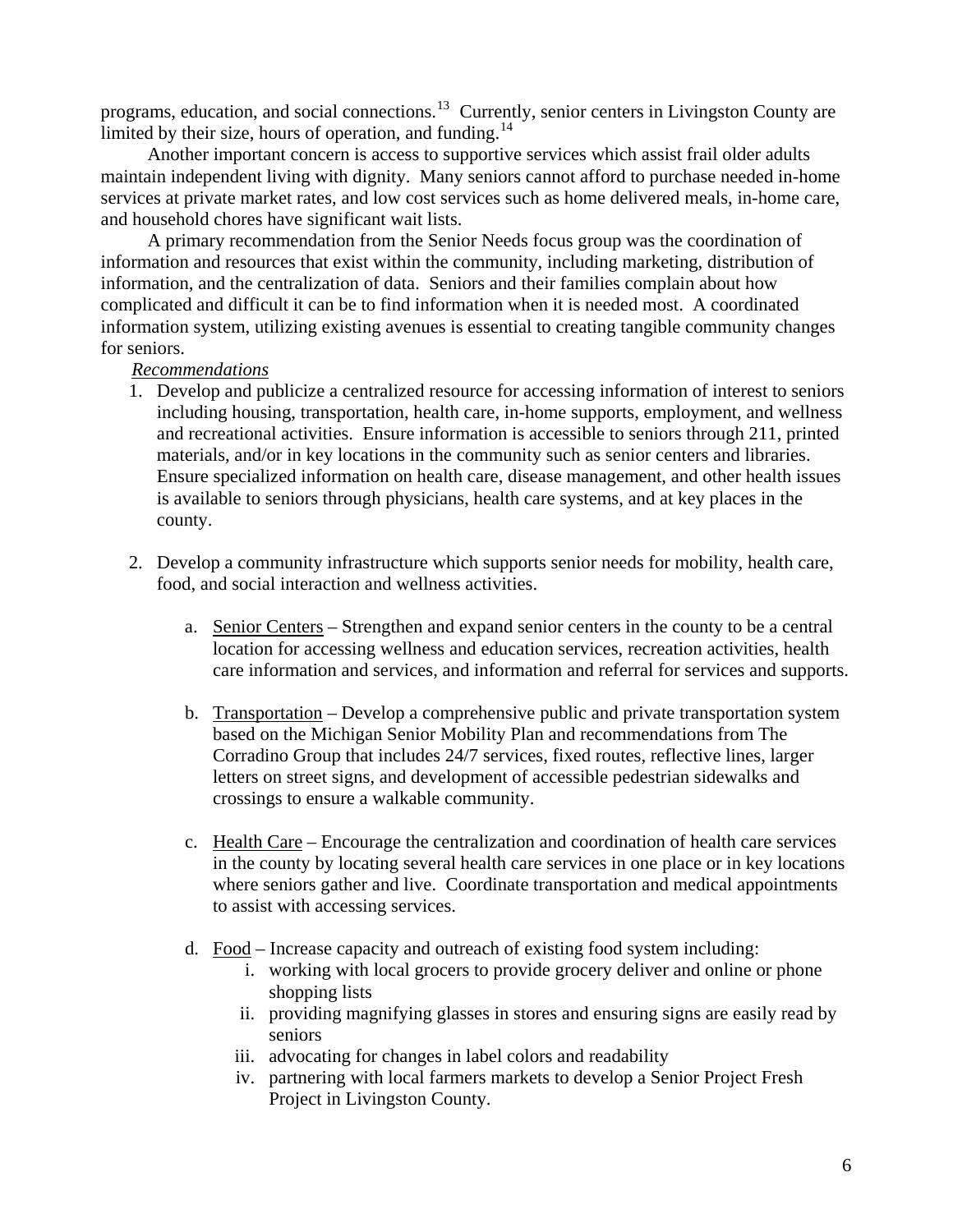3. Increase capacity and training for existing non-profit and for-profit senior services and supports to be able to serve all seniors seeking assistance including low income and at risk seniors and their caregivers. Ensure consistent training and information to service staff to increase consistency and quality across the service system.

# **Next Steps**

With the projected increase in the Livingston County senior population coupled with the current limited access to community supports, transportation, housing, and recreation opportunities, Livingston County needs to prioritize senior needs in the county. This needs assessment document is a starting point to address gaps that were identified and to engage seniors and their families, community and business leaders in focused efforts to ensure that Livingston County is a supportive community for seniors to reside. While some recommendations listed in this report have private sector solutions, others will require efforts by local municipalities and non-profit organizations including the faith community.

The mechanism to ensure implementation and further work is to develop an oversight committee to take these recommendations, further examine the current system, and develop specific strategies and action steps to make these recommendations a reality. To this end, the final recommendation of this report is to develop a county Leadership Council on Aging that would provide direction and oversight to this initiative. Members of the Council would include key leaders in the community including business, government, non-profits, faith community, and seniors.

Investing in seniors is morally responsible and economically sensible. Current and future seniors comprise a large demographic and economic force in Livingston County. When implemented, the recommendations contained in this report will raise the overall quality of life in Livingston County for all residents, especially seniors, and make Livingston County a supportive and welcoming environment in which to live.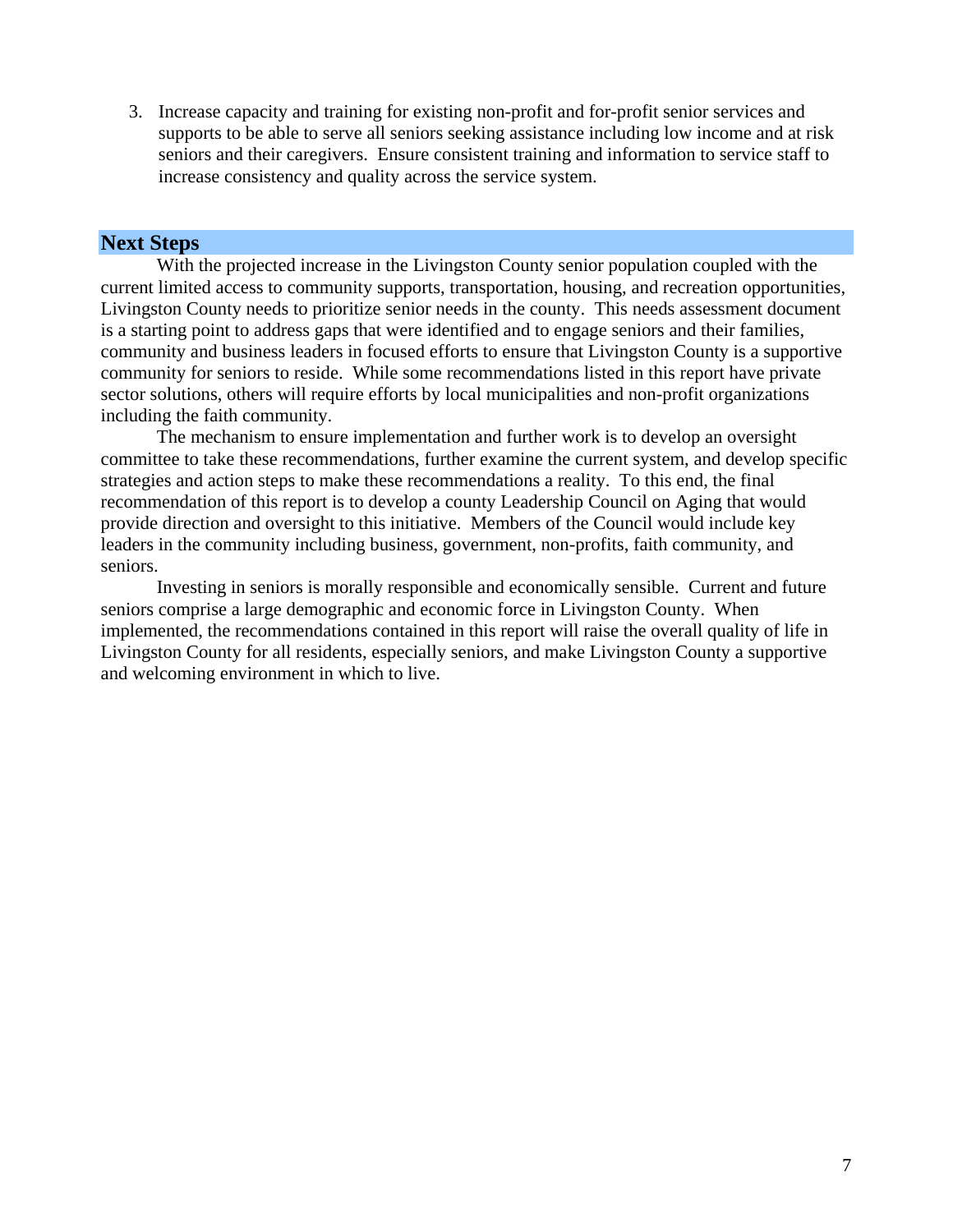# **Why is Senior Planning Important Now?**

*Barb stood in front of the Consortium on Aging in September 2006. She appeared nervous, but her words were strong. "I would be embarrassed to bring my children to Senior Power Day with me." She was referring to the presentations and vendors at Senior Power Day (an annual Livingston County event) that concentrated on the frailty and decline of seniors, rather than their vitality and experience. Barb and her friends have difficulty finding information on recreational and fitness activities in the community. Activities like senior sports leagues are not available at all. Barb wonders why senior activities are not concentrated under one roof. "It would help if senior activities were centralized where people could get a variety of senior-related information and have a place to meet and socialize with people who have similar interests."* 

 *Sue is a mobility advocate. An avid bike rider, she uses an automobile only for the winter and very long trips. She utilizes Livingston Essential Transportation System at times, seeking to save gas and the environment. She works with a local transportation workgroup to help the group understand the limitations of public transportation and to encourage the community to expand services so that seniors can stay involved, engaged, and healthy for as long as possible.* 

 *Jim has been an active member of Livingston County's community for many years. As his wife's health declined, Jim limited his involvement in outside activities, finding it difficult to find inhome help that was consistent and reliable. As a former caregiver, and a senior, Jim has a unique perspective on what is needed in our community.* 

 *Laura has been the primary caretaker of her mother for several years. Her mother was diagnosed with Parkinson's at a very young age. As her mother's health declines and her condition becomes more complicated, Laura has to make difficult decisions regarding work, time with her husband and young daughter, and time with her mother. Laura struggles to find information as she navigates the confusing systems of housing, health insurance, medication, and in-home support.* 

The names have been changed in these stories, however these are real life examples of Livingston County residents who seek to live life to the fullest but struggle with the limitations of the county's system of senior services. All four come from different backgrounds, education levels, and ages. The Senior Needs Assessment process sought to identify the gaps in the service system and develop strategies to support seniors and their families and encourage an active, healthy aging process.

 The Senior Needs Assessment process was undertaken to respond to four key pieces of information; a) population trend data that indicates a rapid increase in the number of seniors in the community, b) the 2004 Behavioral Risk Factor Survey results that showed seniors and soon-to-beseniors as a major risk group for health and human services, c) a United Way survey where local residents prioritized senior issues, and d) experience of social service organizations, which struggle to address the needs of low and middle income older adults due to limited public resources, evidenced by wait lists for many services.

Responding to this data is essential in order to ensure sufficient supports and to prepare Livingston County to be an attractive place to live for seniors and their children. This report summarizes the process, the findings, and recommendations for next steps to make this vision a reality.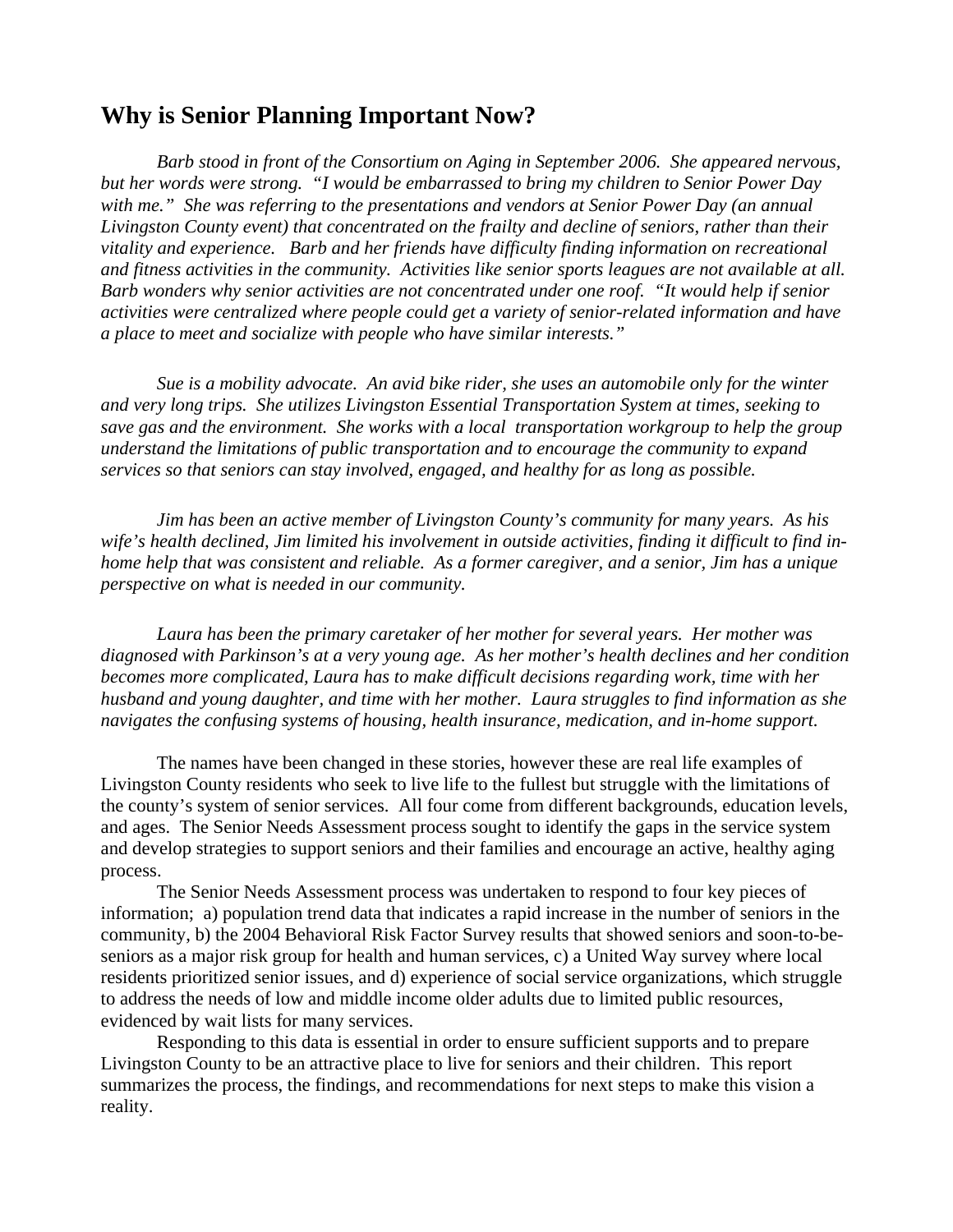# **Process**

The Senior Needs Assessment project was launched in August 2006, after the Livingston County Human Services Collaborative Body endorsed the project and charged a workgroup to complete a thorough needs assessment of senior strengths and needs currently and in the future. The Livingston County United Way received a grant from the Community Foundation of Southeast Michigan to staff the project, which was pooled with local resources from Livingston County United Way, the Consortium on Aging, and in kind support from the Livingston County Department of Public Health.

 Five workgroups formed around the key areas of Health, Housing, Nutrition/Healthy Lifestyle, Quality of Life, and Transportation. Workgroup membership included representatives from local non-profits and public agencies, private businesses, and seniors. Workgroups identified assets and deficits in current senior services, and identified best practices. Recommendations contained within this report reflect local data, national and state trends, best practice information, and local community feedback.

 Data was collected from several sources: 1) Senior Assessment completed by SEMHA (Southeast Michigan Health Association), 2) Behavioral Health Risk Factor Survey from 2004, 3) Livingston County Databook from 2003, 4) Census 2000 data, 5) US Census American Community Survey, 2005, 6) local data collection on resources, 7) March 2007 focus group, and 8) community survey testing of recommendations in May 2007.

# **Senior Population Trends and Needs**

 Livingston County's total senior population (60 and older) is expected to increase 216% by 2030 and the number of seniors aged 75-84 is expected to increase 292% by 2030.[15](#page-2-1) Not only are the numbers of seniors increasing, but the proportion of seniors to the rest of the community is as well. Data published by the Southeast Michigan Council of Governments makes a convincing argument for planning for this demographic trend.

May 2002



Southeast Michigan Council of Governments<br>535 Griswold, Suite 300 Detroit, MI 48226-3602<br>313-961-4266 • Fax 313-961-4869

og.org



**SEMCOG SEMCOG**<br>Southeast Michigan Council of Governments<br>535 Griswold, Suite 300 Detroit, MI 48226-3602<br>313-961-4266 + Fax 313-961-4869<br>331-951 emporator cog.org

May 2002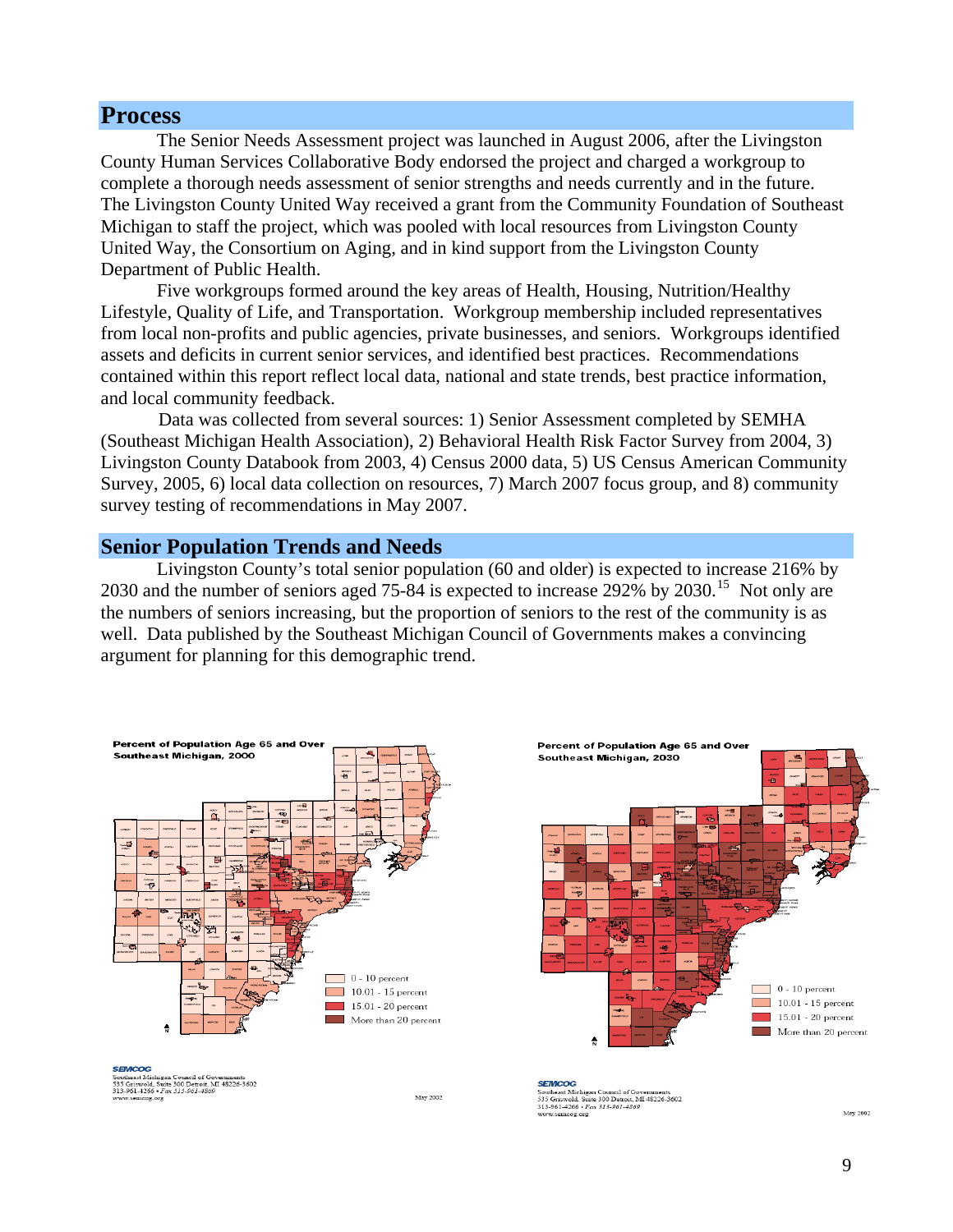#### Migration Patterns

Migration trends from 1990-2000 indicate that the majority of seniors 60 and older are migrating into Livingston County from Oakland and Wayne Counties. Livingston County loses people 60 and older to Washtenaw County.<sup>[16](#page-2-1)</sup> Recent studies show local seniors who moved to Florida and other southern states are beginning to return to the North to be with family as their health declines.<sup>[17](#page-2-1)</sup> According to an AARP study, 59% of baby boomers plan to relocate in retirement and overall seniors stay where they feel connected to friends, family, and their community.<sup>[18](#page-2-1)</sup> Adjusted figures\* suggest that the net population growth of persons age 60+ from 1990–2000 due to migration was 3,668, meaning approximately 70% of the growth in Livingston County's age 60+ population from [19](#page-2-1)90-2000 can be attributed to net migration growth.<sup>19</sup>

#### Generational Differences

 National data indicates there are generational differences in planning for seniors. Future seniors are expected to work longer, be more connected with technology, and be more outspoken about their needs. Baby boomers are also more likely to be part of the "sandwich generation," caring for both children and parents.<sup>[20](#page-2-1)</sup> These generational issues make community planning more complicated to address the needs of a population group that ranges in age from 60 to over 100 years.

#### Financial Security Concerns

 Seventy-five percent (75%) of people 51-61 are expected to face a major life shock over the next decade including job layoff or elimination, major illness, loss of a partner, or major illness of a parent or in-law.<sup>[21](#page-2-1)</sup> These life shocks have a substantial impact on retirement wealth. For men who are forced out of the workforce before they are of retirement age, they can expect to lose 50% of their wealth.<sup>[22](#page-2-1)</sup> Locally, auto manufacturer buyout packages and early layoffs can have a major impact on the wealth prospects of members of our community.

Complications for this age group also include the lack of health insurance before Medicare becomes available and having adequate income to bridge the gap between full time employment and Social Security. Medical expenses are a major cause of bankruptcies in the United States.<sup>[23](#page-2-1)</sup> Nursing home care is extremely costly and can absorb the majority of a family's resources before government supports become available. Single women (widowed, never married, and divorced) are more likely to have a major health problem and tend to have fewer resources to cover expenses.<sup>[24](#page-2-1)</sup> Local data shows that single adults are much more likely to report their health as fair or poor than married or partnered persons and 42% of widows find it "somewhat difficult" to pay for basic needs.<sup>[25](#page-2-1)</sup> This reflects national data that indicates 17% of widows over 65 live below the poverty line, compared with 20% of divorced women, and only 4% of married women.<sup>[26](#page-2-1)</sup>

## **Health**

 Health is a critical concern for residents in Livingston County. Seventy-two percent (72%) of people 65 and older report having been told they have high cholesterol, 58% report having been told they have hypertension, and 10% of those  $65+$  report having been told they have diabetes.<sup>[27](#page-2-1)</sup> These chronic diseases may decrease the life expectancy and quality of life for seniors.

 Additionally, 22% of respondents 55-64 years old describe their health as fair or poor, a higher percentage than any other age group in the county. Twenty-two percent (22%) of 55-64 year olds report having been told they have diabetes.[28](#page-2-1) Prevention and intervention are keys to keeping adults stable, healthy, and active. In 2000, falls for seniors 65 and older accounted for 1.8 million ER visits nationwide, and the costs are estimated at \$16.4 billion dollars.<sup>[29](#page-2-1)</sup> Falls can shorten the life of a senior and limit their ability to live at home.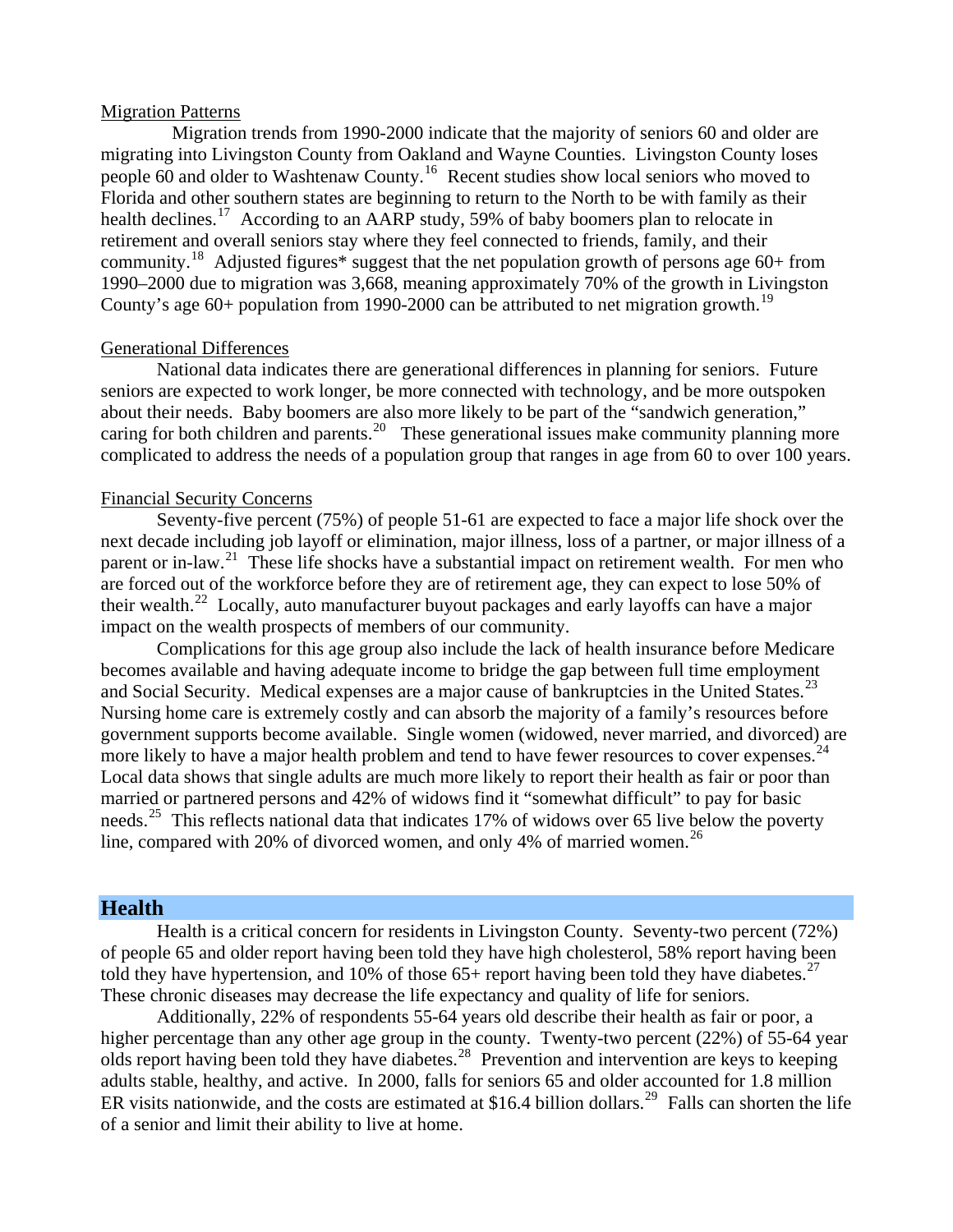Poor health has been linked with a decrease in independence, and increasing isolation among the senior population. It is critical to address multiple aspects of health, including prevention and treatment of chronic diseases, better training of medical professionals, improved care at home, and increased access to and affordability of care.

#### Access to Health Care

Prior to creation of the new Medicare prescription drug benefit, access to and affordability of health care was of great concern to seniors. While the Medicare program has helped many seniors afford prescription drugs, the program's limited formulary (covered prescription drugs), gap in coverage, and reliance on generic drugs has kept access to needed medications a key senior issue. Over 50% of people 55 and older are paying at least \$50.00/month on prescriptions and a majority of Livingston County residents have expressed concern about paying for prescriptions.<sup>[30](#page-2-1)</sup> In addition to prescriptions, local residents struggle to find physicians and nurses specializing in geriatric care.

 As seniors age, their conditions become more complicated and symptoms can be easily misdiagnosed. Physicians, nurse practitioners, and other professionals who are trained in geriatrics have been shown to reduce the rate of hospitalizations for seniors.<sup>[31](#page-2-1)</sup> A 2006 report showed only two geriatric specialists in Livingston County, a ratio of one geriatrician per 3,300 persons 75 and older.<sup>[32](#page-2-1)</sup> The national average is one geriatrician per 2,500 persons 75 and older.<sup>[33](#page-2-1)</sup> The closest geriatric assessment center where seniors may be assessed by a team of medical professionals is in Ann Arbor. Data also indicates that few medical students are choosing geriatrics as a specialty.<sup>[34](#page-2-1)</sup>

# **Housing**

 In national, state, and local data and dialogue about the senior population, housing is a primary concern. As seniors age there are questions about their ability to maintain their current housing situation safely and issues with housing affordability due to rising property taxes and the high cost of rental properties. There is also the broader debate about equity and choice in senior housing including assisted living and long term care, such as nursing homes.

 The current cost of housing in Livingston County is significantly higher than for seniors in other parts of the state. The US Department of Housing and Urban Development (HUD) guidelines for affordable housing indicate that persons should not be spending over 30% of their income on rent or housing costs.<sup>[35](#page-2-1)</sup> Census data indicates that  $14.5\%$  of Livingston County homeowners 65-74 years old are paying 35% or more of their income on housing costs. For those 75 and older 16.8% are paying 35% or more of their income on housing. This is 2.3 percent more than the State of Michigan overall rate. Seniors who are renting are in an even more difficult position. 59.6% of seniors 75 and older are paying 35% or more of their income on rent. The state of Michigan rate is 41.6% for seniors 75 and older. $36$ 

 The issues of housing affordability are even more magnified by examining Fair Market Rent figures. In Livingston County, the 2007 Fair Market Rent was \$760 for a one bedroom apartment.<sup>[37](#page-2-1)</sup> Based on national figures for Social Security payments, no senior (or senior couple) could afford the fair market rent in Livingston County if the sole financial support was Social Security.<sup>[38](#page-3-0)</sup> In fact, a person living solely on Social Security would need to earn between \$780 and \$1,458 more per month, depending on marital status, in order to afford an apartment. While some senior specific housing and rental supports are available in the county, there is not sufficient capacity to meet the needs of low income seniors. According to most recent housing assessments and based on local income levels, over 4,000 seniors 65 and older would need rental assistance to live in a typical local apartment complex. $39$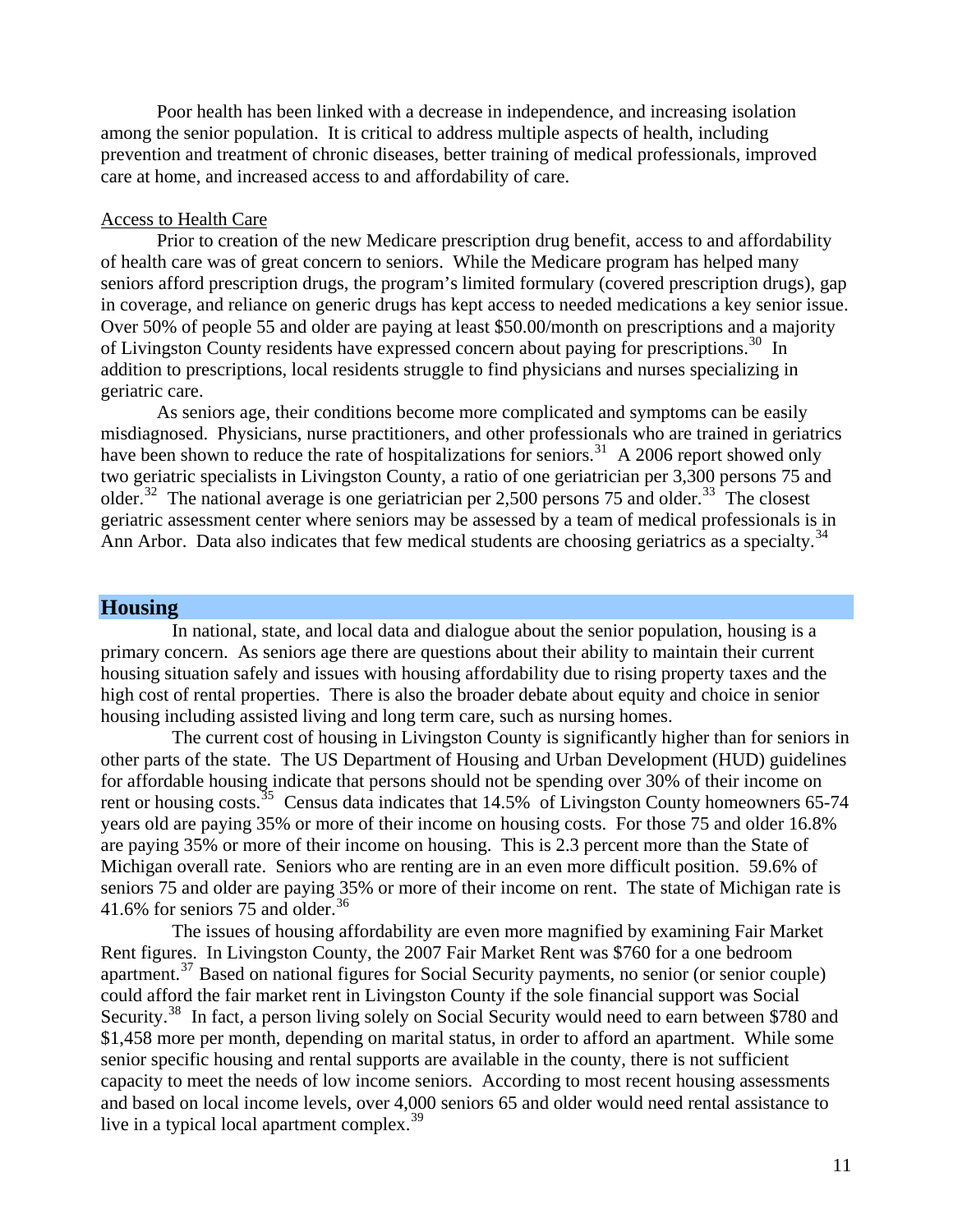#### Safe in Own Home

In a 2003 AARP study, 85% of people 45 and older wished to stay in their own home for as long as possible.<sup>[40](#page-3-0)</sup> In order to stay safe in their own homes, seniors need a variety of supports from their friends, family, and the community. Home based care can be less costly than nursing home or long term care facilities, but is still very expensive. Some seniors need assistance with outside chores such as snow removal, lawn mowing, and leaf raking, while others need assistance with light housekeeping. Some in-home supports are more intense, such as help with meal preparation, toileting, or bathing. Sometimes seniors simply need someone to check in with them and help manage multiple medications. All of these supports can keep seniors in their homes for a longer period of time, and keep them safer.

 Another important concept to help seniors stay in their own home is universal, or barrierfree design. Universal design allows people of all abilities to enter a home and use all of the necessary parts of the house for daily living. These features include many common sense items like first floor master bedrooms, first floor full baths, and 36" wide hallways and doorways. Homes can also be modified or built to accommodate a variety of abilities. Entryways can be built with "zero step" techniques so there are no stairs and no lip over the entrance threshold. Sinks can be plumbed to allow a wheelchair to roll underneath, and showers can be built so there is no step to trip over. In Livingston County, roughly 6% of rental units surveyed have these components<sup>[41](#page-3-0)</sup>. There are an unknown number of houses built utilizing universal design concepts. However, communities across the country are embracing these principals and are stipulating that a portion of new housing developments contain homes complying with universal design. There are also certifications that builders can earn to become "Aging in Place Specialists" with a focus on universal design. Currently four builders located in Livingston County have this certification<sup>[42](#page-3-0)</sup>.

#### **Nutrition/Healthy Lifestyle**

 Good nutrition and healthy lifestyle has been linked with reductions in chronic disease, unnecessary hospitalizations, and delaying the onset of dementia and Alzheimer's.<sup>[43](#page-3-0)</sup> Healthy lifestyles include physical activity, proper nutrition, and social connections. These three components are many times interconnected; people are more likely to exercise and eat well with support, and healthy choices may lead to more social connections.

 As people age, many things may affect their interest in food, their ability to eat, and their ability to prepare or purchase foods. Medications and some chronic diseases may affect a person's sense of taste, which may result in a decreased appetite or loss of interest in food. These factors can be a deterrent for some seniors to consume adequate nutrients.<sup>[44](#page-3-0)</sup> For others, the cost of food can be a barrier to eating the necessary nutrients to remain healthy and active. Still other seniors have difficulty using appliances such as the stove, or carrying groceries into the house. There are many ways to alleviate some of these problems that seniors face as they work to remain independent.

 Proper nutrition is essential to keeping seniors healthy; however, information on food labels can be confusing as can the complexity of information available on healthy diets. Simple, standardized nutrition information that is easy to read would not only assist seniors with food preparation, but anyone interested in healthy eating.

#### Physical Activity

 The Behavioral Health Risk Factor Survey asked Livingston County citizens about their level of physical activity. The results showed that 49% of people 55 and older fail to meet the recommended guidelines of 30 minutes of moderate activity 5 days per week, or 20 minutes of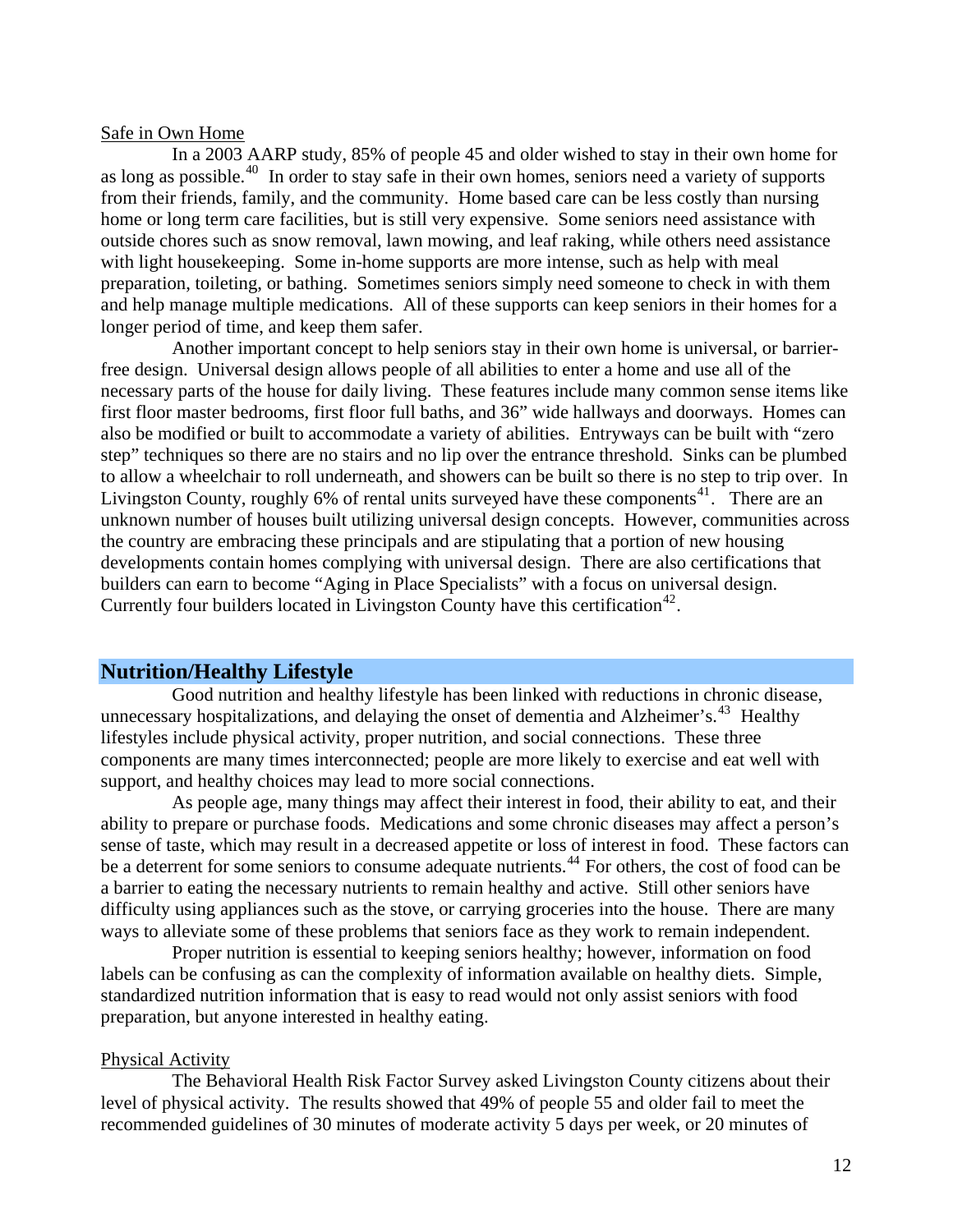vigorous activity 3 days per week.<sup>[45](#page-3-0)</sup> Over 30% of seniors  $65+$  were considered inactive.<sup>[46](#page-3-0)</sup> Eighteen percent (18%) of seniors surveyed were also considered obese (over 30 BMI), and 38% of those 55-64 years old were considered obese.<sup>[47](#page-3-0)</sup> Roughly 46% of those 55 and older were considered overweight (BMI between 25 and 30).<sup>[48](#page-3-0)</sup> Increased weight has been linked with higher rates of chronic disease, decreased physical function, and may hinder the healthy aging process.<sup>[49](#page-3-0)</sup> linked with falls.<sup>50</sup> These numbers are disturbing because research is clear that even limited increases in physical activity can increase the overall health of seniors. Poor physical health is one of the major factors

# **Quality of Life**

 A 2002 survey of Americans revealed an interesting look at senior's attitudes and perceptions of seniors by the broader community. The vast majority of people identified physical and mental decline as the entrance into "old age". In a question regarding what leads to a meaningful life, over 90% of seniors identified friends and family as key, 65% indicated spiritual life, and 40% indicated community $51$ 

 One key concept of healthy aging is enrichment opportunities. These include ongoing adult education in a variety of forms (physical and mental), and well as an active volunteer or work life. An International Demographics study released in 2004, showed that 56.7% of adults 55-64 are regular Internet users. For seniors 65-74, 36% are regular users, and nearly 16% of people 75 and older are regular users.<sup>[52](#page-3-0)</sup> The Internet is one mechanism that should be further explored in order to expand learning opportunities for seniors.

 According to the 2005 American Community Survey, nearly 3,000 Livingston County seniors 65 and older were working in 2005. That is roughly 19% of the local population 65 and older. Workforce projections estimate that as the boomers age, they will be more likely to stay in the workforce longer, but may scale back their hours and responsibilities.<sup>[53](#page-3-0)</sup> Volunteerism estimates also indicate a large increase in the number of seniors seeking meaningful volunteer opportunities in their community.<sup>[54](#page-3-0)</sup> Livingston County can do a great deal to prepare for these changing trends, by making workplaces and volunteer opportunities more senior-friendly. Local organizations such as the Adult Center for Enrichment (A.C.E) are making low cost college classes available to seniors in the county.

 Physical enrichment is also important. The social interaction and physical activity provided in team sports is a special opportunity not currently available to seniors in Livingston County. Several surrounding counties provide senior softball, volleyball, and hockey leagues, as well as senior specific times for ice skating, roller skating, and other competitive sports.

 As the population becomes more spread out, the chance for seniors to become socially isolated is a concern. Seniors who are isolated or must rely more on others are more at risk for abuse, neglect, and exploitation.<sup>[55](#page-3-0)</sup> In Michigan, 69% of adult mistreatment victims were over the age of 60.<sup>[56](#page-3-0)</sup> In 2007 the Livingston County Department of Human Services investigated 101 reports of adult abuse, neglect, and exploitation and there are an average of 20 open cases every month.<sup>[57](#page-3-0)</sup> National statistics suggest that elder abuse and neglect is greatly under-reported, and that there are over five times as many elder abuse and neglect cases in a community as is reported to Adult Protective services.<sup>[58](#page-3-0)</sup>

#### Senior Centers

 One important way for a community to reach out to seniors and provide a connection point is to have a strong network of senior centers. Livingston County senior centers provide hundreds of seniors a place for warm meal, exercise programs, information, socialization, linkage to community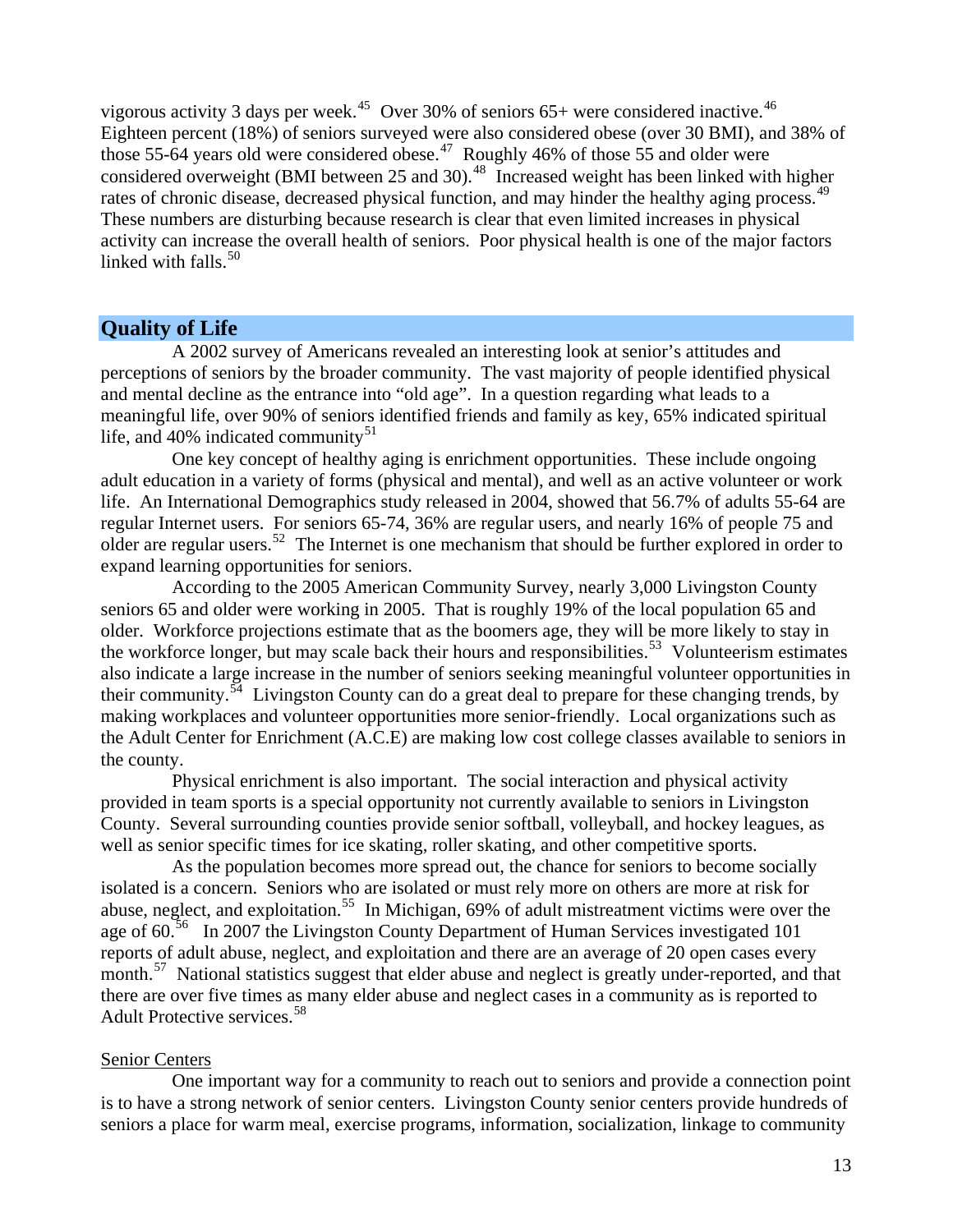resources, and many more programming options. However, many are limited by their size and hours of operation.<sup>[59](#page-3-0)</sup> Many senior centers across the country have served as a recognized place for innovative wellness programs, education, and social connections.  $60$ 

# **Transportation**

 Transportation issues were at the center of concern for nearly all of the Senior Needs workgroups and participants in the focus group and community survey. Transportation encompassed several areas, including public transportation, personal mobility (e.g. driving, walking, and bicycling), and infrastructure (e.g. roads, sidewalks, bike racks).

 The Corradino Group recently completed a transportation study for the Livingston Essential Transportation Services (LETS). As part of the study, the group conducted a local survey. Over 12% of respondents said they had difficulty getting their transportation needs met.<sup>[61](#page-3-0)</sup> Based on growth projections, LETS can expect a 29% increase in ridership by  $2015$ .<sup>[62](#page-3-0)</sup> Seniors and seniors with disabilities made up 60% of the LETS riders in 2005.<sup>[63](#page-3-0)</sup> As the demands on LETS continue to grow, seniors may have more difficulty getting to places they need to go.

One of the greatest concerns that Americans have for seniors is social isolation.<sup>[64](#page-3-0)</sup> Being mobile is extremely important to a senior's mental and physical health. Livingston County is a vehicle dependent community, making it difficult to walk to the grocery store or to doctor appointments. While public transportation is one way to provide rides to seniors, especially to appointments and essential services, it cannot meet every need. Currently, seniors do not have access to public transportation 24/7 which can limit a senior's ability to participate in community events, performances, and civic activities.

 Walkable communities are an important part of a community's mobility plan. Walkable communities have been linked with increased business sales, increased property values, and overall health of the community.<sup>[65](#page-3-0)</sup> Recent studies have shown that seniors will walk more regularly if it is safe, and if sidewalks or paths lead to places of interest and need.<sup>[66](#page-3-0)</sup> Other key elements to promote walkability in a community are pedestrian crosswalks and wide sidewalks to accommodate wheelchairs.<sup>[67](#page-3-0)</sup>

## Traffic Statistics

 In Michigan, drivers 65 and older make up nearly 15% of the active driving population. That percentage is expected to increase as seniors live longer, more active lives.<sup>[68](#page-3-0)</sup> While drivers 65 and older *are not* the most likely population to have an accident, they *are* most likely to have a fatal accident.<sup>[69](#page-3-0)</sup> Some road conditions make it especially difficult for older drivers. These include confusing or sharp turns, poorly lit roadways, and difficult to read road signs. The State of Michigan has developed strategies and recommendations for communities to deal with these structural issues that could make driving easier for everyone.<sup>[70](#page-3-0)</sup> In addition to structural changes, several insurance companies, in collaboration with occupational therapists and senior providers, have developed driver safety courses and driving assessments to help seniors pinpoint driving deficits and create strategies to deal with those issues.

# **Recommendations**

Four major themes emerged from the work of the senior needs assessment study that help frame the planning and implementation in future years. Specific recommendations for each of the five study areas (Health, Housing, Nutrition/Healthy Lifestyle, Quality of Life, and Transportation) have been merged into the four theme areas and are listed below.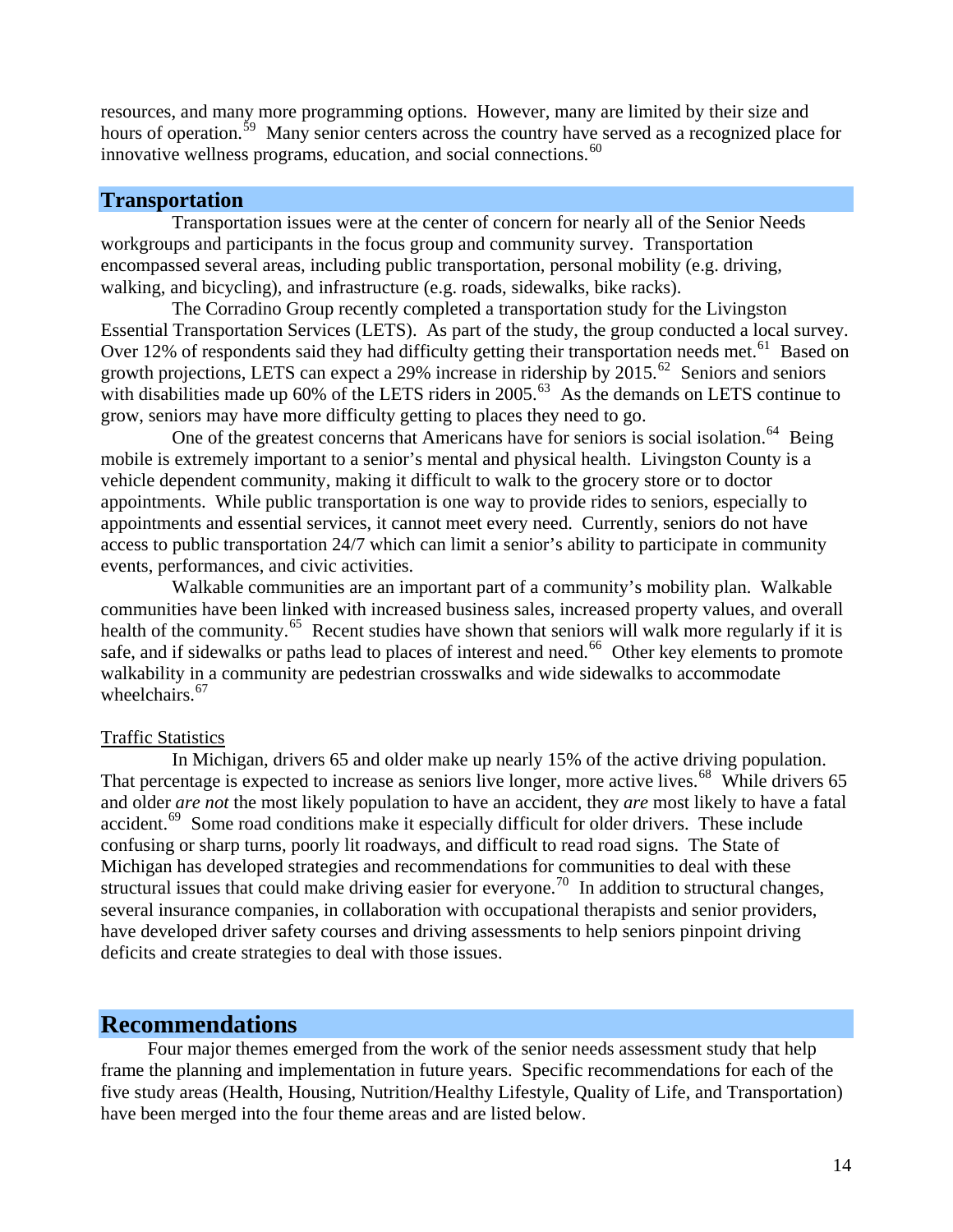# **Active Aging**

The concept of active aging includes healthy aging of the body and mind. Poor health has been linked with a decrease in independence, and increasing isolation among the senior population. Active aging also refers to seniors physically active and disease free for as long as possible. Currently, 72% of people 65 and older report having been told they have high cholesterol and 58% report having been told they have hypertension.<sup>[71](#page-3-0)</sup> Healthy lifestyles have been linked with reductions in chronic disease, unnecessary hospitalizations, and delays in the onset of dementia and Alzheimer's.<sup>[72](#page-3-0)</sup>

Many seniors and soon-to-be seniors are also living with chronic disease such as diabetes, severe asthma, and heart disease. It is important that seniors are provided tools to manage these conditions in order to prevent hospitalizations or even death. Self-management programming provided in community settings such as senior centers and libraries reaches seniors where they congregate and provide essential information for managing their condition.

## *Recommendations*

- 1. Develop a geriatric assessment model in Livingston County through partnership with St. Joseph Mercy Health System. Increase number of physicians specializing in geriatrics that practice in the county.
- 2. Encourage the use of existing wellness activities and the creation of additional activities based on programs and practices recommended by the National Council on Aging, other research based models, and local senior input.
- 3. Provide education and training opportunities and promote the use of technology for seniors focusing on prevention including chronic disease self management models, physical activity, good nutrition, safe driving, medication management, and self advocacy.

# **Aging in Place**

The vast majority of seniors prefer to stay in their home of choice for as long as possible. Home-based care may be less costly than nursing home or long term care facilities, but there may be many barriers to people living safely in their own home.

One barrier is housing and repair costs. According to most recent assessments, based on income levels, over 4,000 Livingston County seniors 65 and older would require rental assistance if they sought an apartment at fair market rent.<sup>[73](#page-3-0)</sup> Another major barrier to aging in place is transportation. In a recent Livingston County transportation survey, over 12% of respondents said they had difficulty getting their transportation needs met.<sup>[74](#page-3-0)</sup>

Health complications may also make it difficult for seniors to maintain stability in their own homes. In 2000, falls for seniors 65 and older accounted for 1.8 million emergency room visits nationwide, and cost roughly \$16.4 billion.<sup>[75](#page-3-0)</sup> Not only are falls costly, but they also limit a senior's mobility and independence. A strong system of support is necessary to keeping seniors safe in their homes.

- 1. Ensure all seniors have access to safe, affordable housing through the following efforts:
	- a. Increase access to Housing Choice Voucher program for seniors
	- b. Advocate for senior friendly ordinances in local townships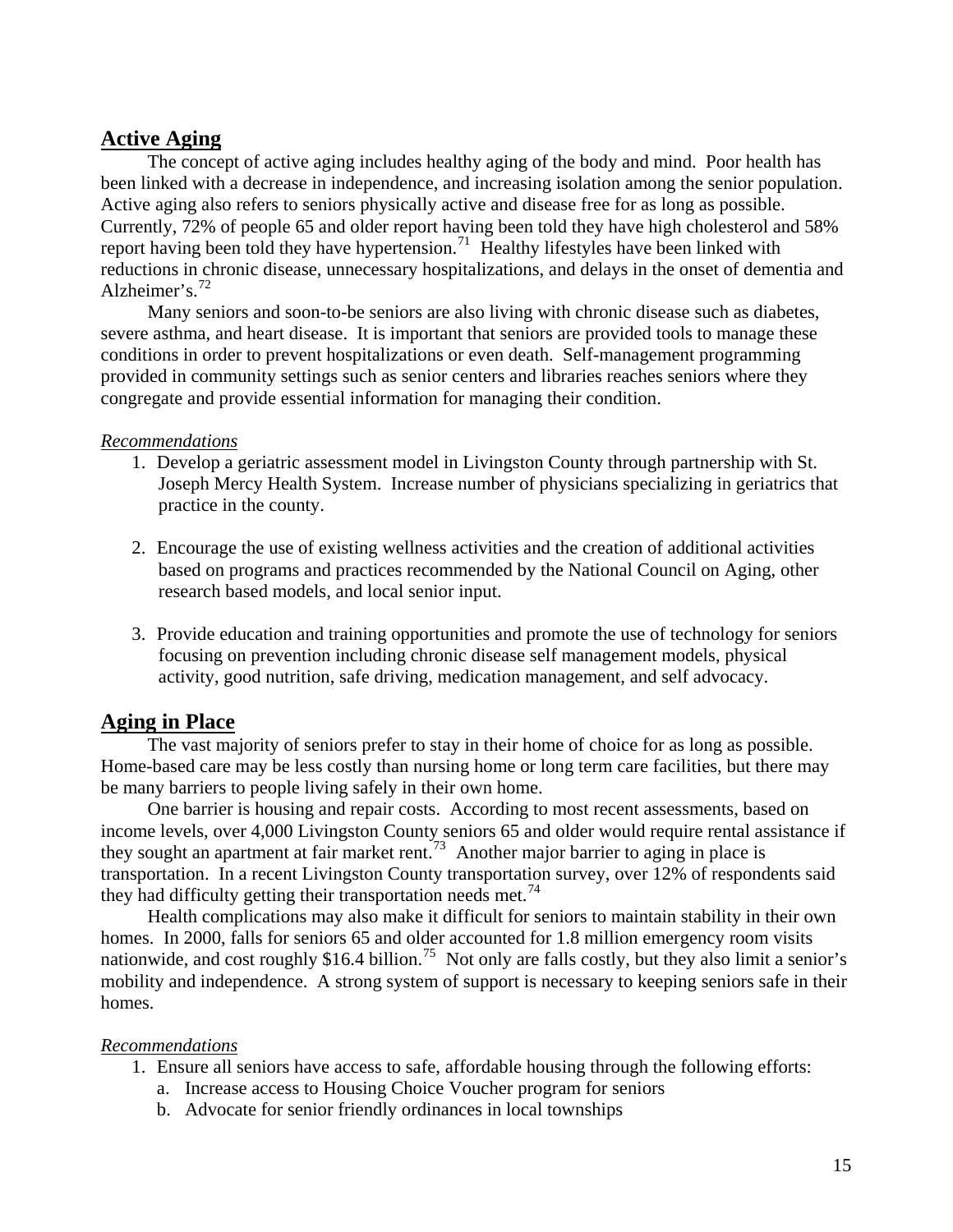- c. Increase capacity and access to in-home supports in the county including, but not limited to home chore and maintenance assistance, respite, home health care, case management, medication management, home delivery of prescriptions, food, and supplies, and medical equipment lending.
- 2. Increase availability and use of home modification by:
	- a. Promoting the use of Aging in Place specialists
	- b. Developing a secure stream of funding and low interest loans for home modifications
	- c. Publicizing availability of home modification supports through 211
	- d. Creating incentives to increase the use of universal design (barrier free) in new construction
- 3. Develop fall prevention education and information to seniors and their caregivers and work with local facilities to better track injuries related to falls in the community.

# **Community Engaging Seniors**

Community engaging seniors includes outreach to seniors who are homebound and socially isolated, or seniors who have other unique needs and offering inclusive and interactive enrichment opportunities. Seniors who are isolated or reliant on others for their care are more at risk for abuse, neglect, and exploitation.<sup>[76](#page-3-0)</sup> Developing and coordinating a system of volunteers who can provide outreach, education, transportation, and support to seniors and their caregivers are essential to a complete senior system.

Engagement also recognizes that seniors are an important asset to our community and that enrichment opportunities must be inclusive and welcoming. Workforce projections estimate that as the boomers age, they will be more likely to stay in the workforce longer, but may scale back their hours and responsibility.<sup>[77](#page-3-0)</sup> Volunteerism estimates also indicate a large increase in the number of seniors seeking meaningful volunteer opportunities in their community.<sup>[78](#page-3-0)</sup>

- 1. Increase use of volunteers to assist seniors in the community. Work with the Livingston County United Way to strengthen existing work on development of a local Volunteer Center to ensure pool of volunteers are secured to assist with senior needs including transportation, home chores and maintenance, and grocery and prescription deliveries. Explore the Yale model that pairs volunteers with hospitalized seniors.
- 2. Encourage education and employment within the senior population by:
	- a. Supporting the development and use of technology at key access points in the county such as senior centers and libraries to connect seniors with information and opportunities
	- b. Supporting sustainability and expansion of adult community education in the county
	- c. Engaging employment and economic development groups in discussions about workforce needs of seniors
	- d. Securing funds for workforce re-training
- 3. Increase outreach to home bound seniors to assess needs, connect with services, and prevent elder abuse/neglect and exploitation. Train current in-home providers and volunteers to utilize the same assessment and information and referral process.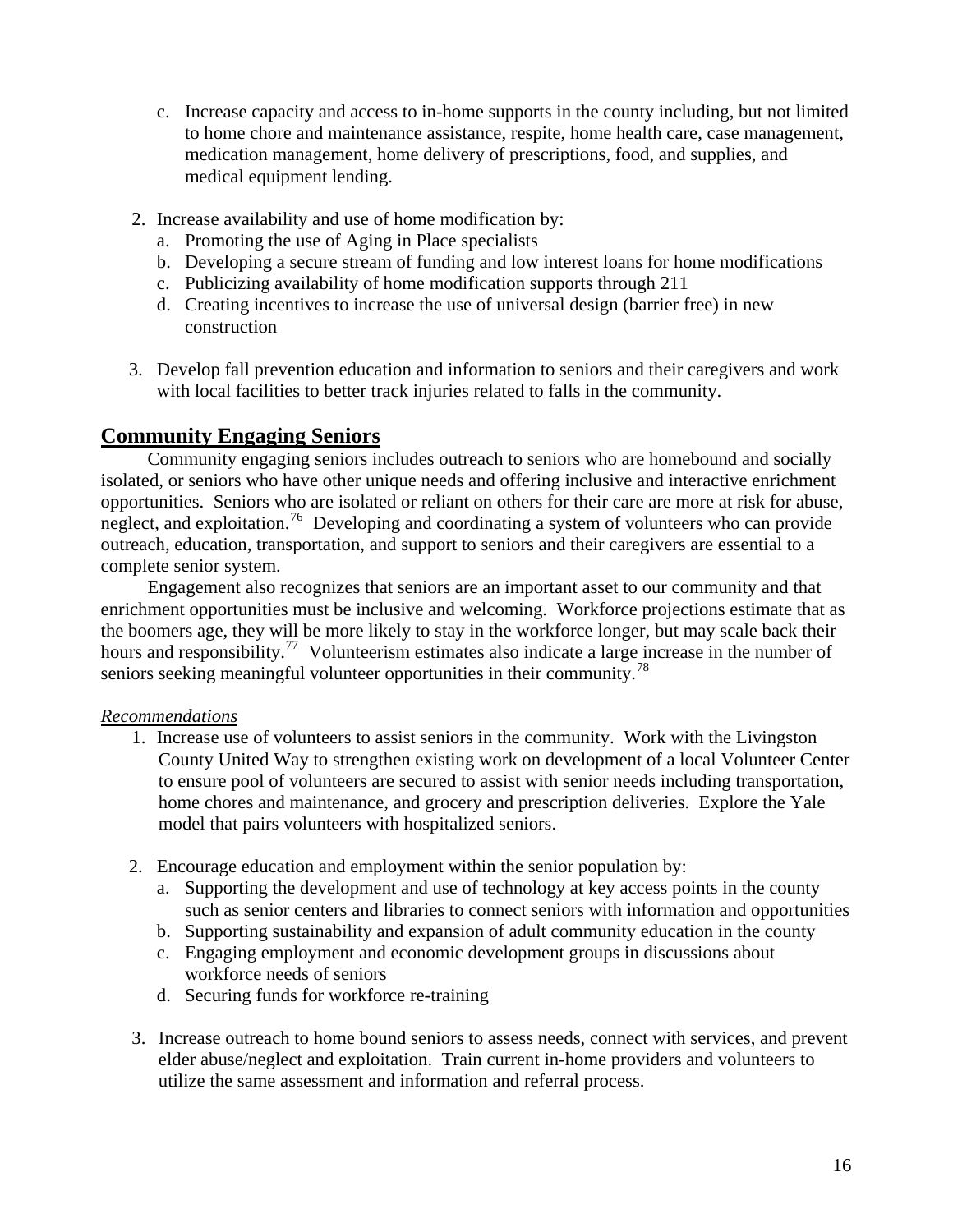# **Community Infrastructure and Supports**

 Community infrastructure and supports includes access to information and service delivery systems delivered in a multitude of ways. Use of technology to ensure up-to-date, accurate information on senior related issues is essential to ensure efficient and timely information to seniors and their caregivers. Senior Centers are another critical component of the information and service delivery systems. Senior Centers across the country have been the operating place for innovative wellness programs, education, and social connections.<sup>[79](#page-3-0)</sup> Currently, senior centers in Livingston County are limited by their size, hours of operation, and funding.<sup>[80](#page-3-0)</sup>

 A primary recommendation from the Senior Needs focus group was the coordination of information and resources that exist within the community, including marketing, distribution of information, and the centralization of data. Seniors and their families complain about how complicated and difficult it can be to find information when it is needed most. A coordinated information system, utilizing existing avenues is essential to creating tangible community changes for seniors.

- 1. Develop and publicize a centralized resource for accessing information of interest to seniors including housing, transportation, health care, in-home supports, employment, and wellness and recreational activities. Ensure information is accessible to seniors through 211, printed materials, and/or in key locations in the community such as senior centers and libraries. Ensure specialized information on health care, disease management, and other health issues is available to seniors through physicians, health care systems, and at key places in the county.
- 2. Develop a community infrastructure which supports senior needs for mobility, health care, food, and social interaction and wellness activities.
	- a. Senior Centers Strengthen and expand senior centers in the county to be a central location for accessing wellness and education services, recreation activities, health care information and services, and information and referral for services and supports.
	- b. Transportation Develop a comprehensive public and private transportation system based on the Michigan Senior Mobility Plan and recommendations from The Corradino Group that includes 24/7 services, fixed routes, reflective lines, larger letters on street signs, and development of accessible pedestrian sidewalks and crossings to ensure a walkable community.
	- c. Health Care Encourage the centralization and coordination of health care services in the county by locating several health care services in one place or in key locations where seniors gather and live. Coordinate transportation and medical appointments to assist with accessing services.
	- d. Food Increase capacity and outreach of existing food system including:
		- i. working with local grocers to provide grocery deliver and online or phone shopping lists
		- ii. providing magnifying glasses in stores and ensuring signs are easily read by seniors
		- iii. advocating for changes in label colors and readability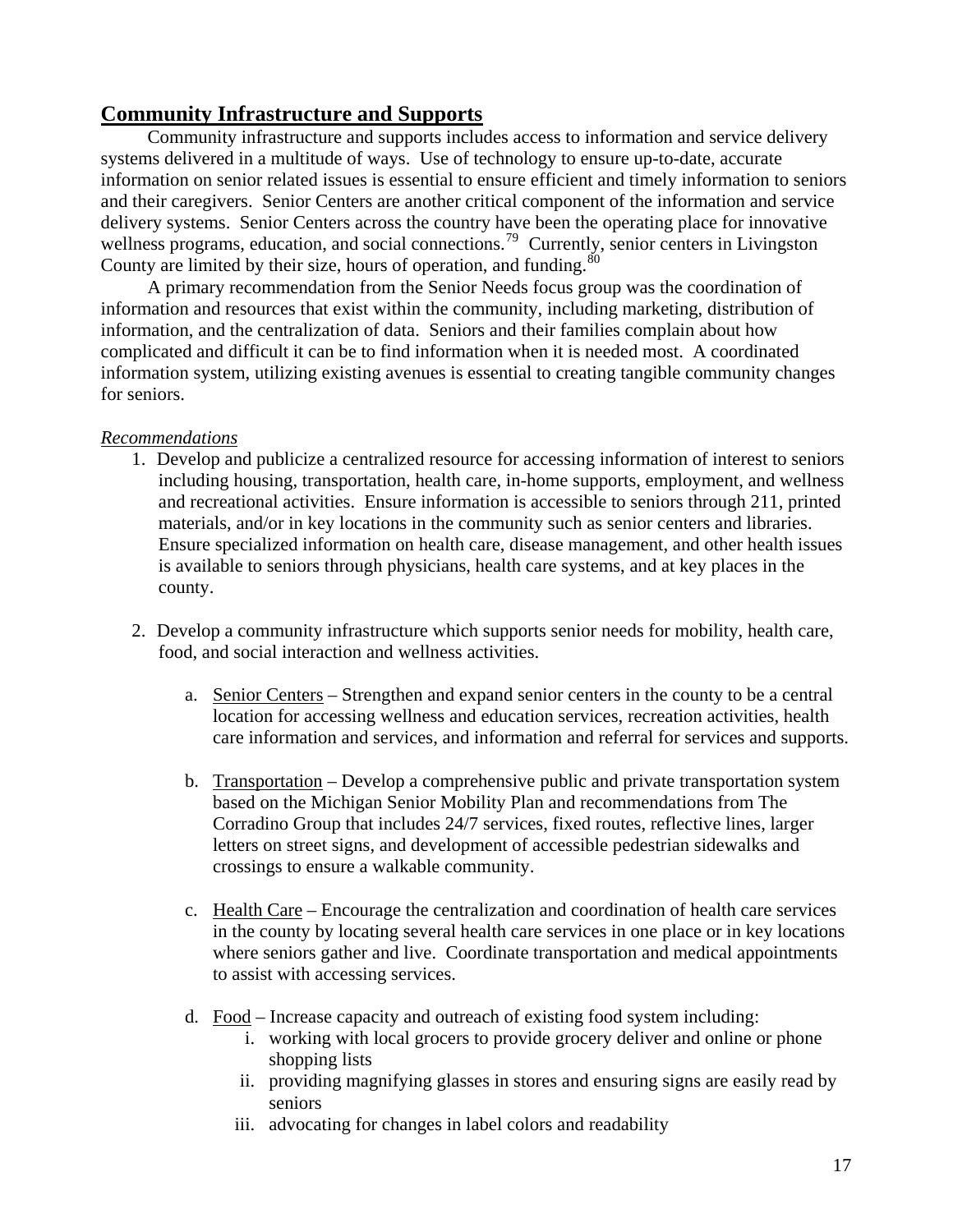- iv. partnering with local farmers markets to develop a Senior Project Fresh Project in Livingston County.
- 3. Increase capacity and training for existing non-profit and for-profit senior services and supports to be able to serve all seniors seeking assistance including low income and at risk seniors and their caregivers. Ensure consistent training and information to service staff to increase consistency and quality across the service system.

# **Feedback From Community Stakeholders**

 In August 2006, almost 300 Livingston County seniors were surveyed at the Annual Senior Power Day event. The questions focused on what their spending priorities were related to services. Seniors centers, housing, and in-home services were ranked as the top three services they would pay for if they had additional funds (source). These three were followed by health care, community services, and transportation.

 In addition to these general survey results, additional community input was sought on the draft recommendations developed by the Senior Needs Assessment task forces. This feedback was extremely important to the planning groups since the focus groups and survey data allowed them to examine new ideas and to confirm that the recommendations were reflecting the needs of community members. A focus group was conducted in March 2007 with 25 community members from education, health and human services, seniors, and businesses that work with seniors or senior related issues. The number one recommendation from the focus group was the need for coordination of information and resources that exist within the community. This included marketing, distribution of information via 211 and senior centers, and the centralization of data collection ensuring that seniors and their families have easy access to the information they need and for community leaders to plan for future needs.

 In May of 2007 a survey was conducted to seek additional community input on the draft recommendations developed as part of the senior needs assessment project. Twenty-eight surveys were returned, with 75% of the respondents between the ages of 65 and 84. Respondents prioritized the following recommendation areas:

- Utilize existing resources, particularly senior centers as a place to gather, get information, and socialize
- Ensure that information is easy to access and understandable
- Transportation is coordinated and accessible
- Walkable and senior friendly communities
- Local services and resources such as housing and home chore services are affordable and accessible.
- Providing supports to seniors most at risk, including those who are home bound, isolated, or experiencing elder abuse and neglect
- Wellness programs and retirement planning resources

# **Conclusion**

 With the projected increase in the Livingston County senior population coupled with the current limited access to community supports, transportation, housing, and recreation opportunities, Livingston County needs to prioritize senior needs in the county. This needs assessment document is a starting point to address gaps that were identified and to engage seniors and their families, community and business leaders in focused efforts to ensure that Livingston County is a supportive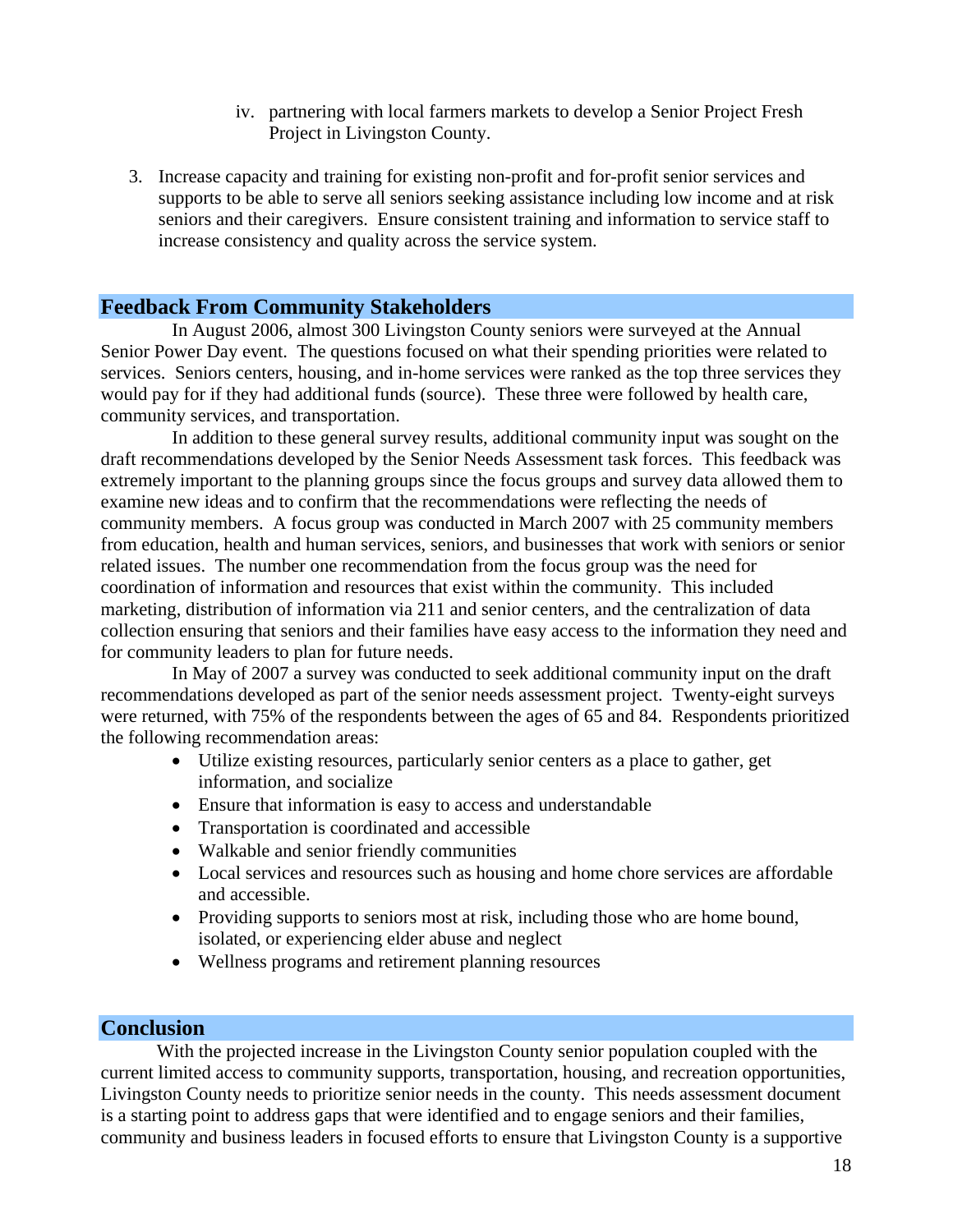community for seniors to reside. While some recommendations listed in this report have private sector solutions, others will require efforts by local municipalities and non-profit organizations including the faith community.

 The mechanism to ensure implementation and further work is to develop an oversight committee to take these recommendations, further examine the current system, and develop specific strategies and action steps to make these recommendations a reality. To this end, the final recommendation of this report is to develop a county Leadership Council on Aging that would provide direction and oversight to this initiative. Members of the Council would include key leaders in the community including business, government, non-profits, faith community, and seniors.

Investing in seniors is morally responsible and economically sensible. Current and future seniors comprise a large demographic and economic force in Livingston County. When implemented, the recommendations contained in this report will raise the overall quality of life in Livingston County for all residents, especially seniors, and make Livingston County a supportive and welcoming environment in which to live.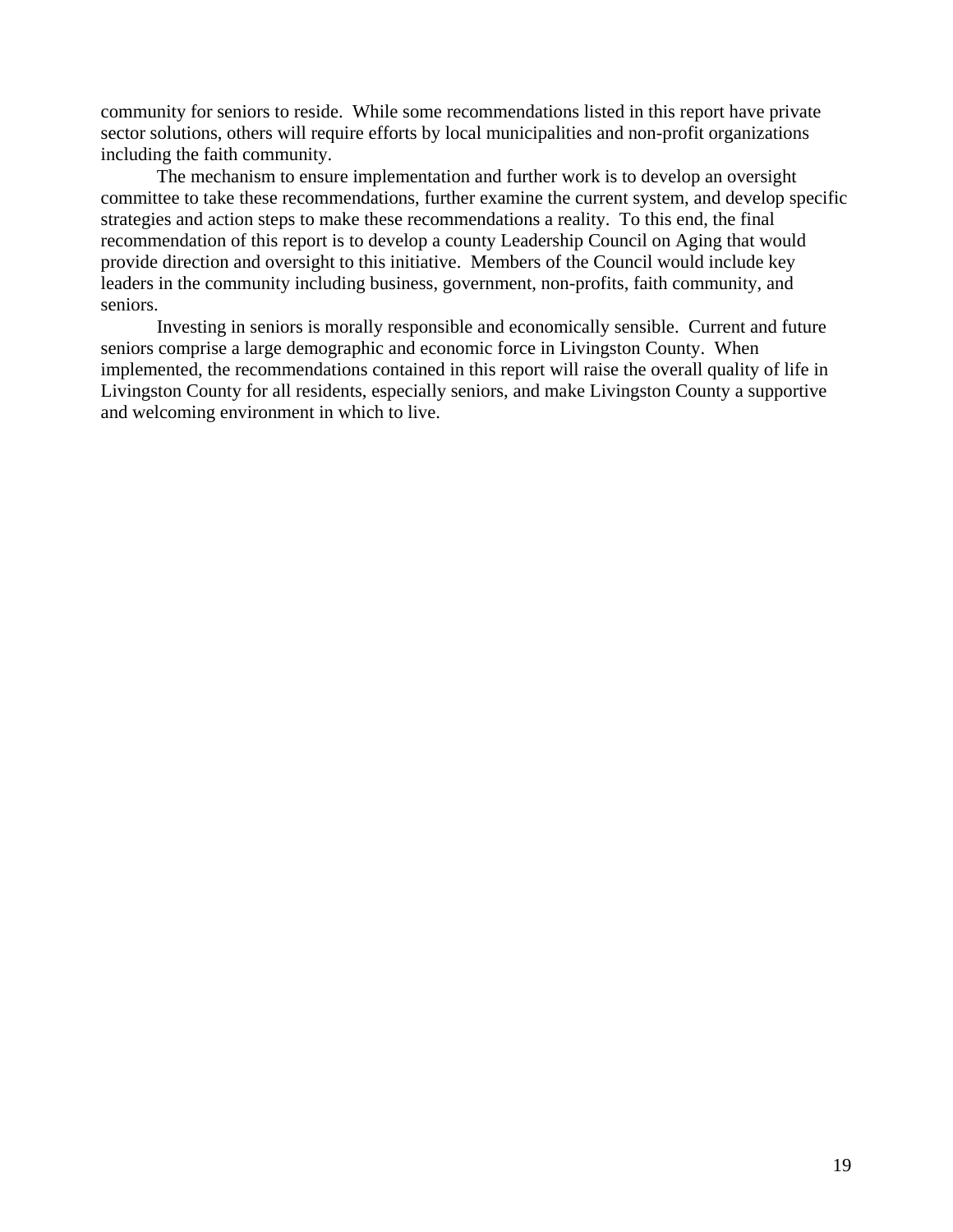# **APPENDIX A**

# **Steering Committee and Staff**

Mary LePios Citizen Judy Shewach LACASA Emily Ladd Coordinator

## **Health Workgroup**

Kris Mazzie, RN Triumph Home Health Care Kathy Sarb Area Agency on Aging 1-B Beverly Mostowy OLHSA Alice Andrews Hartland Senior Center Patty Flynn Catholic Social Services Tom Wyllie Area Agency on Aging 1-B Denise Burden Metro Home Health Care Sue Ann Daniel In House Hospice

# Maggie Jones (Chair) Livingston County Commissioner Michael Markel St. Joseph Mercy Livingston Hospital Jennifer Lavelle Livingston County Department of Public Health Carrie Shrier Michigan State University Extension Mary Phillips **Community Mental Health** Mark Swanson **Mark Swanson** Howell Senior Center Jim McGuire Area Agency on Aging 1-B Nancy Rosso Livingston County United Way Ted Westmeier Livingston County Department of Public Health Alissa Parks Human Services Collaborative Body Julie Cieszkowski Data collection, plan of work Samantha Mundy Survey creation, editing

Michael Markel (Chair) St. Joseph Mercy Livingston Hospital Ted Westmeier Livingston County Department of Public Health Anita Clos and Katherine Beck-Ei St. Joseph Mercy Health System (Ann Arbor)

# **Housing Workgroup**

Mark Swanson (Co-Chair) Howell Senior Center Lenora Fuller **OLHSA** 

Salli Christensen Arc of Livingston

Mary Phillips (Co-Chair) Community Mental Health Pamela Bolam Be Our Guest Adult Day Center

Kim Christopherson Community Mental Health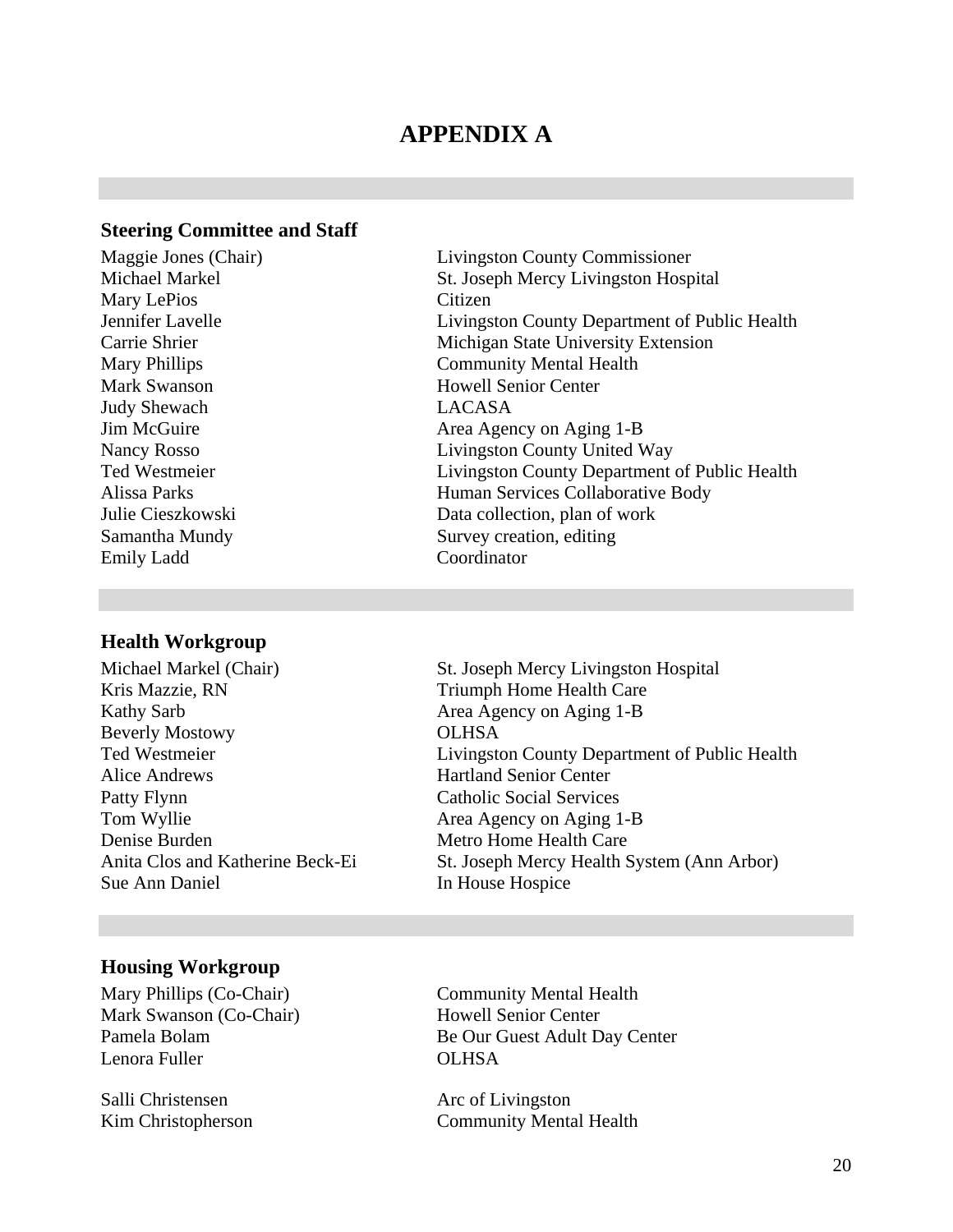| Alissa Parks | Human Services Collaborative Body |
|--------------|-----------------------------------|
| Amy Smyth    | Area Agency on Aging 1-B          |

# **Nutrition/Healthy Lifestyle Workgroup**

**Christina Lovgren** Senior Nutrition BJ Morrison OLHSA Carol Ringle **Hartland Senior Center** Mark Swanson **Howell Senior Center** 

Jennifer Lavelle (Co-Chair) Livingston County Department of Public Health Carrie Shrier (Co-Chair) Michigan State University Extension Howell Area Aquatic Center Denise Burden Metro Home Health Care Donna Gehringer Livingston County United Way Bob Heinel Veteran's Affairs (information only) Karen Jackson Area Agency on Aging 1-B Michelle Ounanian Gleaners Community Food Bank Judy Trudeau St. Joseph Mercy Livingston Hospital

## **Quality of Life Workgroup**

Judy Shewach (Chair) LACASA Nancy Hall Brighton Senior Center Allison Krys Kelley OLHSA Liz Wark Senior Mary Griffith Senior

Mark Robinson Catholic Social Services Helen Kropik Fowlerville Senior Center Kim Christopherson Community Mental Health Kathy Poland Area Agency on Aging 1-B

# **Transportation Workgroup**

Mary LePios (Chair) Citizen Sharon Holland Citizen Andrea Stepien VIABIL, Inc Gerry Briggs Senior Mary M. Felty Senior Veronica Norkiewicz Senior

Darlene Fraley Catholic Social Services Alice Andrews Hartland Senior Center Kathy Holcomb Fowlerville Senior Center Dave Linksz Livingston Essential Transportation Service Shawn Lindberg Community Mental Health Anthony DiCola Livingston Essential Transportation Service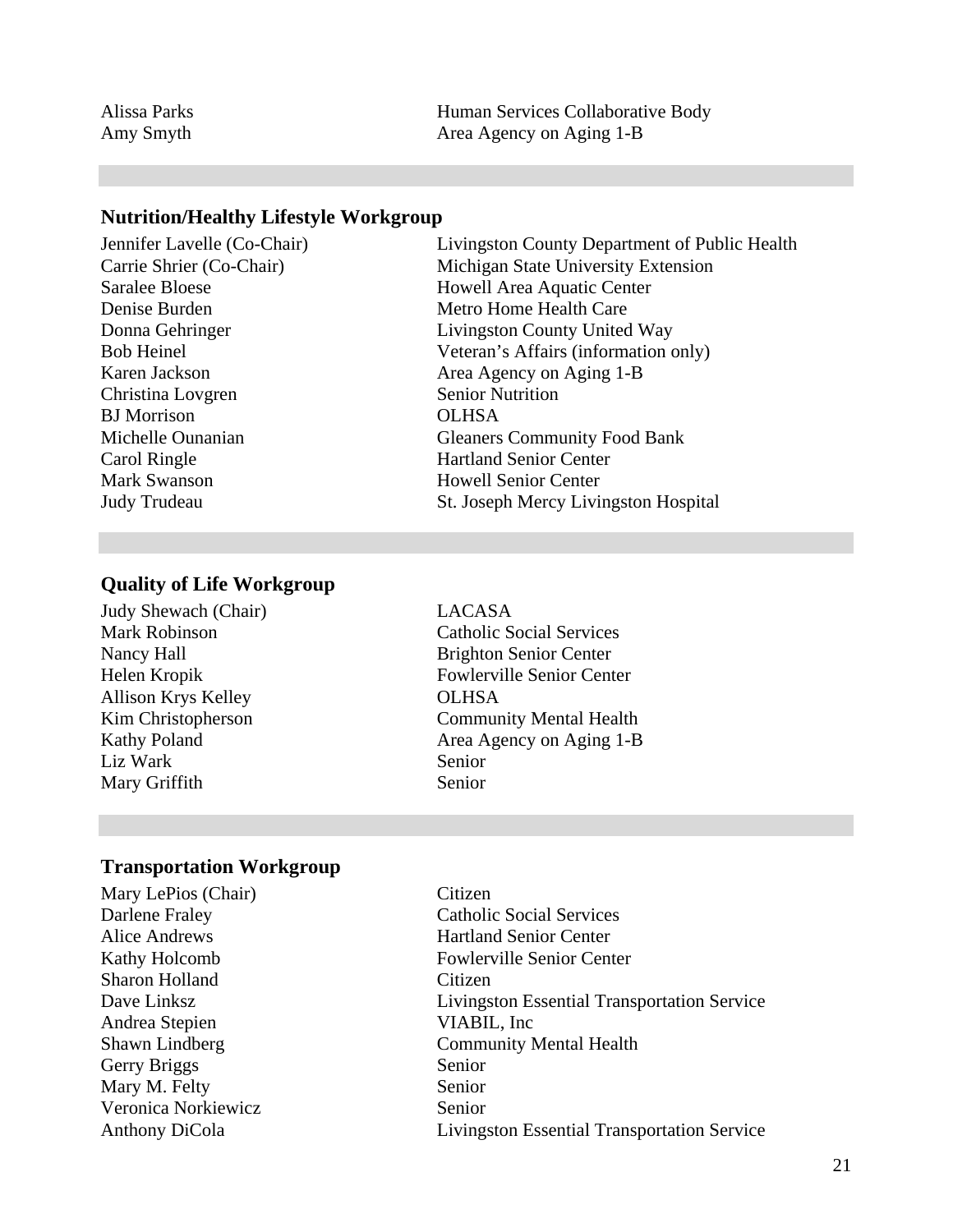Doug Anderson Peoples Express Amy Smyth Area Agency on Aging 1-B Phyllis Daniel **Brighton Senior Center**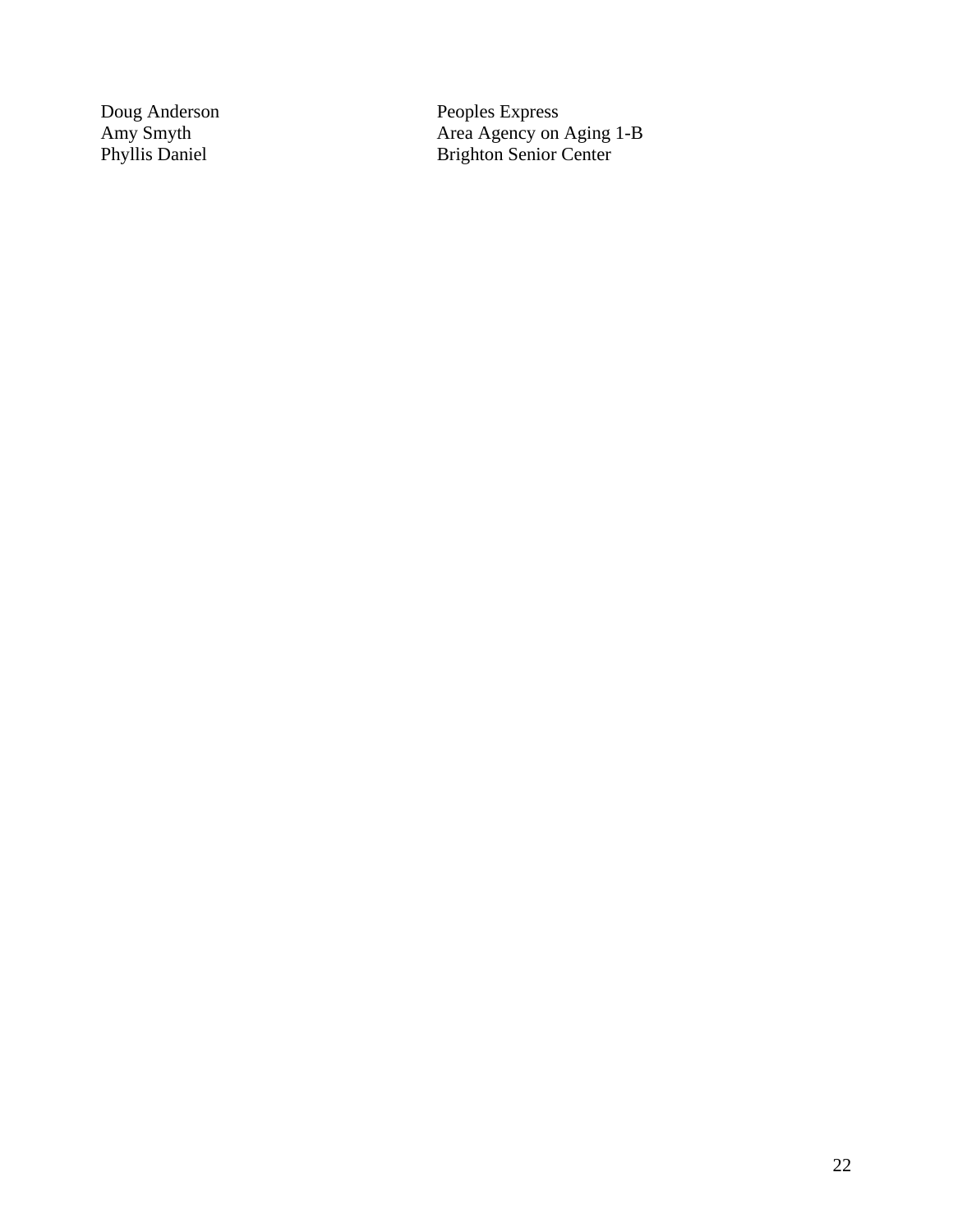# **Works Cited**

 $\overline{a}$ **FOOTNOTES** 

<sup>1</sup> Petroni, Gary. "The Impact of Changing Population within Livingston County." Southeastern Michigan Health Association. Estimates created by University of Michigan, Institute for Labor and Industrial Relations, Michigan Department of Transportation, April 2006.

<sup>3</sup> Mark Grunewald and Associates, Inc. "These Four Walls...Americans 45+ Talk About Home and Community," AARP: May, 2003.

<sup>4</sup> Johnson, Richard, Gordon Mermin, and Cori Uccello. "When the Next Egg Cracks: Financial Consequences of Health Problems, Marital Status Changes, and Job Layoffs at Older Ages." Center for Retirement Research at Boston College, December 2005.

<sup>5</sup> Behavioral Health Risk Factor Survey, Livingston County data, 2004.

6 United States -National Institutes of Health

<sup>7</sup> United States Census, American Community Survey, 2005<br><sup>8</sup> Correding Group of Mighigan, Countinuide Public Transpo

Corradino Group of Michigan. Countywide Public Transportation Improvement Study, 2007

<sup>9</sup> Abt Associates. "The Effect of Reducing Falls on Long Term Care Expenses." US Dept of Human Services: April, 2004

<sup>10</sup> Michigan Office of Services to the Aging. "The Governor's Task Force on Elder Abuse: Final Report." August 2006.

<sup>11</sup> Petroni, Gary. "The Impact of Changing Population within Livingston County." April 2006

 $^{12}$  AARP  $\,$ 

<sup>13</sup> National Council on Aging. www.ncoa.org

 $^{14}$  Senior Center attendance and program records

<sup>15</sup> Petroni, Gary. "The Impact of Changing Population within Livingston County." Southeastern Michigan Health Association. Estimates created by University of Michigan, Institute for Labor and Industrial Relations, Michigan Department of Transportation, April 2006.<br><sup>16</sup> Area Agency on Aging 1B, Migration Map, US Census Data, prepared by APB Associates

<sup>17</sup> Roberts, Sam. "Making the Return Trip: Elderly Head Back North." New York Times, February 26, 2007.<br><sup>18</sup> AARP. "Aging, Migration, and Local Communities: The Views of 60+ Residents and Community Leaders." September 2006

<sup>19</sup> 2000 Census 5% PUMS files, tabulated with PDQ-Explore, prepared by APB Associates\* Adjusted figures calculated with 1995-2000 migration figures doubled to reflect 1990-2000 figures.

<sup>20</sup> Taylor, Paul, Cary Funk, and Courtney Kennedy. "Baby Boomers Approach Age 60: From the Age of Aquarius To the Age of Responsibility." Pew Research Center: December 2008.

 $^{21}$  Johnson, Richard, Gordon Mermin, and Cori Uccello. "When the Next Egg Cracks: Financial Consequences of Health Problems, Marital Status Changes, and Job Layoffs at Older Ages." Center for Retirement Research at Boston College, December 2005.

 $22$  Johnson, 2005

 $^{23}$ Himmelstein, David, et al. "Market Watch: Illness and Injury as Contributors to Bankruptcy." Health Affairs. February 2, 2005. 24 Johnson, 2005

 $25$  Behavioral Health Risk Factor Survey, Livingston County data, 2004

26 Johnson, 2005

 $27$  Behavioral Health Risk Factor Survey, Livingston County data, 2004.

<sup>28</sup> Behavioral Health Risk Factor Survey, Livingston County data, 2004

<sup>29</sup> Abt Associates. "The Effect of Reducing Falls on Long Term Care Expenses." US Dept of Human Services: April, 2004

<sup>30</sup> Behavioral Health Risk Factor Survey, Livingston County data, 2004

 $31$  Boulton, Guy. "Filling the Needs of Older Patients." Milwaukee Journal Sentinel. June 9, 2007.<br> $32$  Medicare Participating Physician Summary Report, 2006. and US Census 2005 American Community Survey

<sup>33</sup> Arnst, Catherine. "The Right Cure for Ailing Elder Care?" Business Week. June 11, 2007.  $34$  Boulton, Guy, 2007.

36 Census 2000

 $2$  Petroni, Gary. 2006.

<sup>&</sup>lt;sup>35</sup> US Department of Housing and Urban Development

<sup>&</sup>lt;sup>37</sup> US Department of Housing and Urban Development